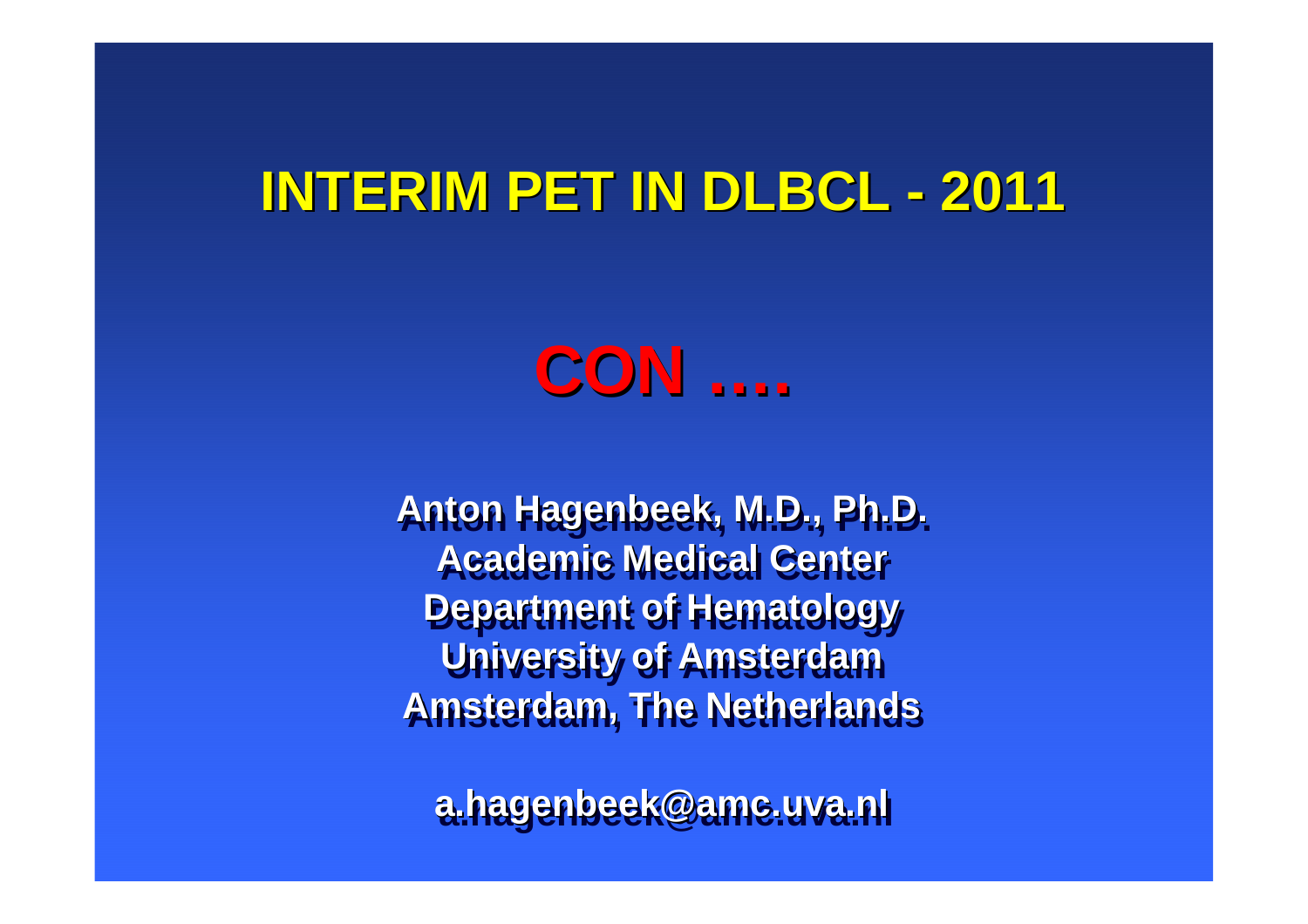**"In the absence of effective "In the absence of effective therapies, criteria to measure therapies, criteria to measure response are irrelevant"response are irrelevant"**

**Cheson, 2008Cheson, 2008**

**Or: The indication/application of a Or: The indication/application of a (new) imaging modality is justified by its impact on patient management(new) imaging modality is justified by its impact on patient management**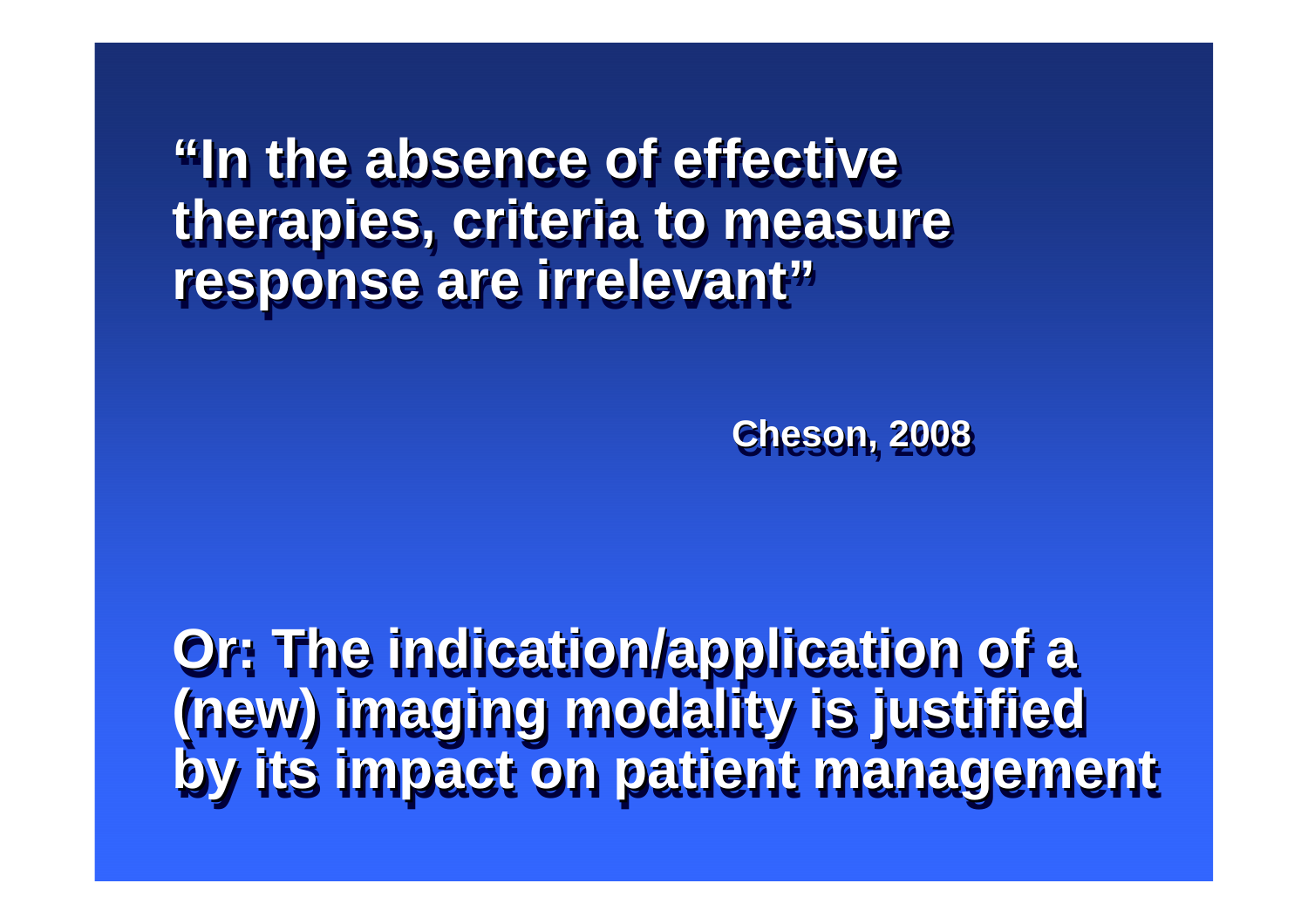# **PREDICTIVE VALUE OF INTERIM PET EARLY TREATMENT EVALUATION**

|                              |                |                   | 2 years          |                             |
|------------------------------|----------------|-------------------|------------------|-----------------------------|
| <b>DLBCL</b><br><b>Study</b> | $\blacksquare$ | <b>PET after </b> | PET-             | <b>PET+</b>                 |
| Jerusalem, 2000              | 28             | 3 cycles          | <b>62% (PFS)</b> | <b>0% (PFS)</b>             |
| Spaepen, 2002                | 43             | 3-4 cycles        | <b>85% (PFS)</b> | <b>4% (PFS)</b>             |
| Kostakoglu, 2002             | 24             | 1 cycle           | <b>85% (PFS)</b> | < 15%                       |
| Haioun, Itti, 2005           | 83             | 2 cycles          | <b>82% (EFS)</b> | <b>43% (EFS)</b><br>5 vears |
| Mikhaeel, 2005               | 57             | 2-3 cycles        | <b>87% (PFS)</b> | <b>34% (PFS)</b>            |
| Dupuis, Itti, 2009           | 103            | 4 cycles          | <b>80% (EFS)</b> | <b>36% (EFS)</b>            |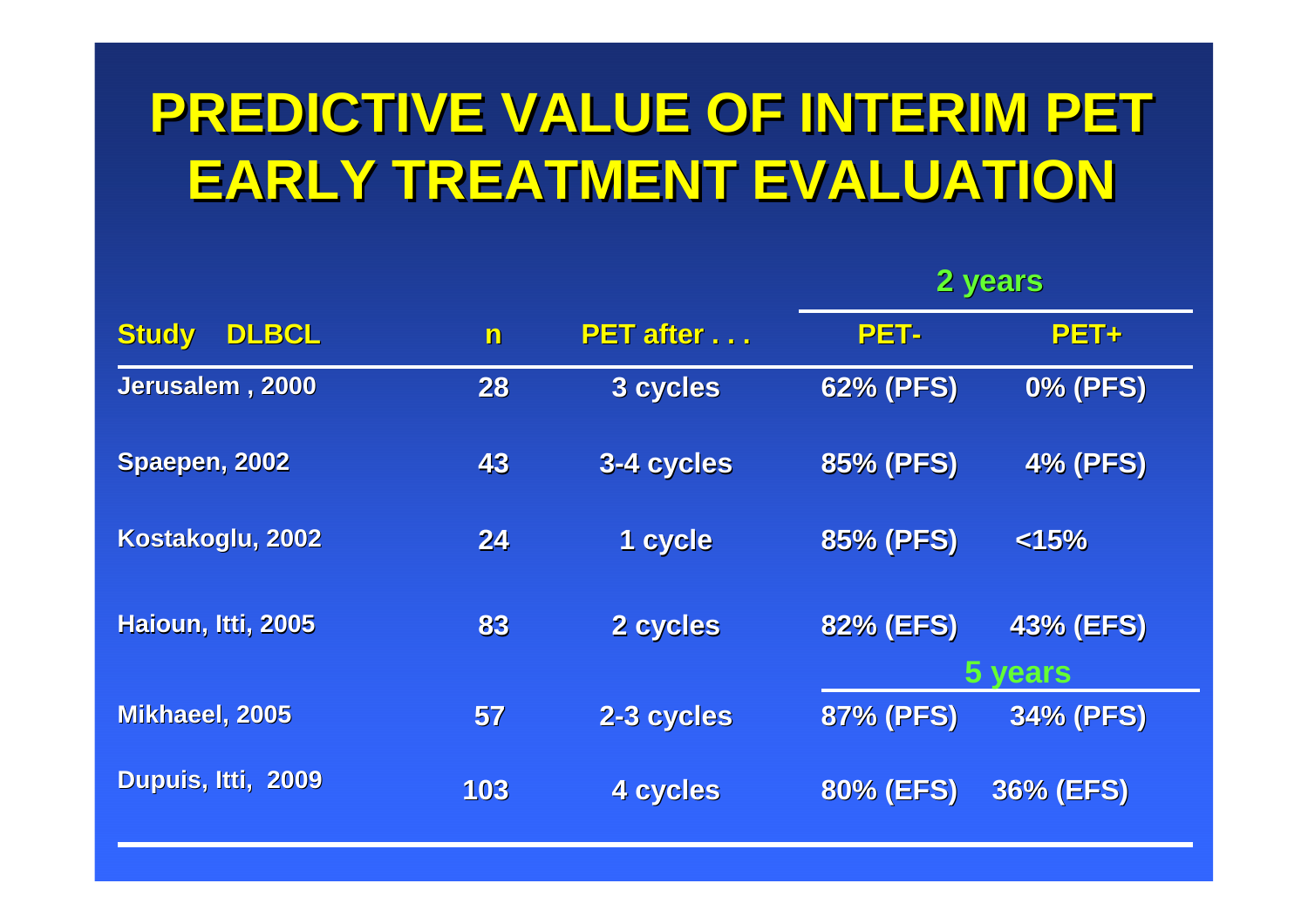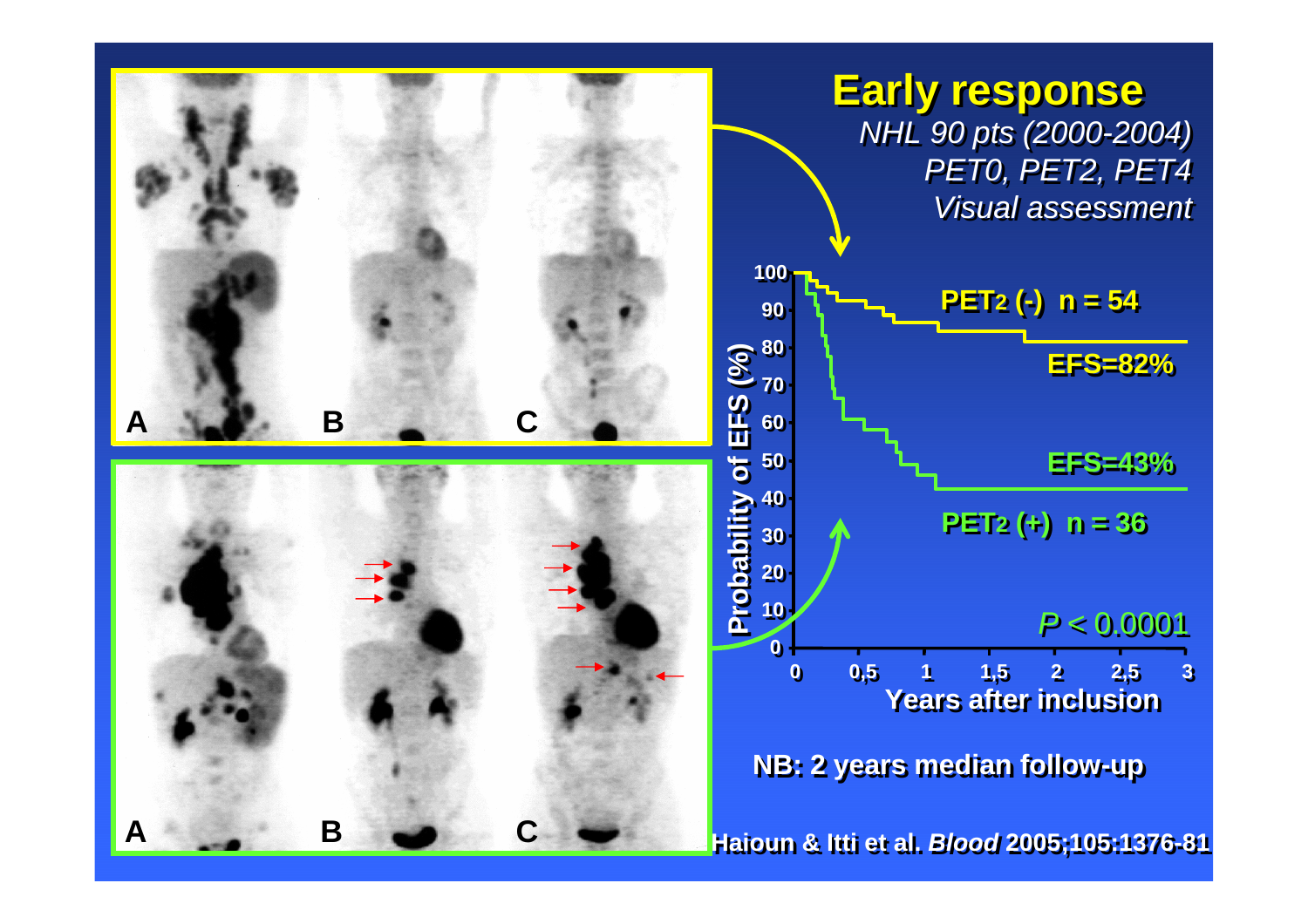## **HOWEVER ….**

**" Although PET is now widely used in " Although PET is now widely used in the management of patients with the management of patients with DLBCL, the data available assessing DLBCL, the data available assessing its usefullness were initially derived its usefullness were initially derived from patients who were NOT treated with Rituximab"with Rituximab"from patients who were NOT treated** 

**Han et al., Annals of Oncology 20, 309-318 (2009)Han et al., Annals of Oncology 20, 309-318 (2009)**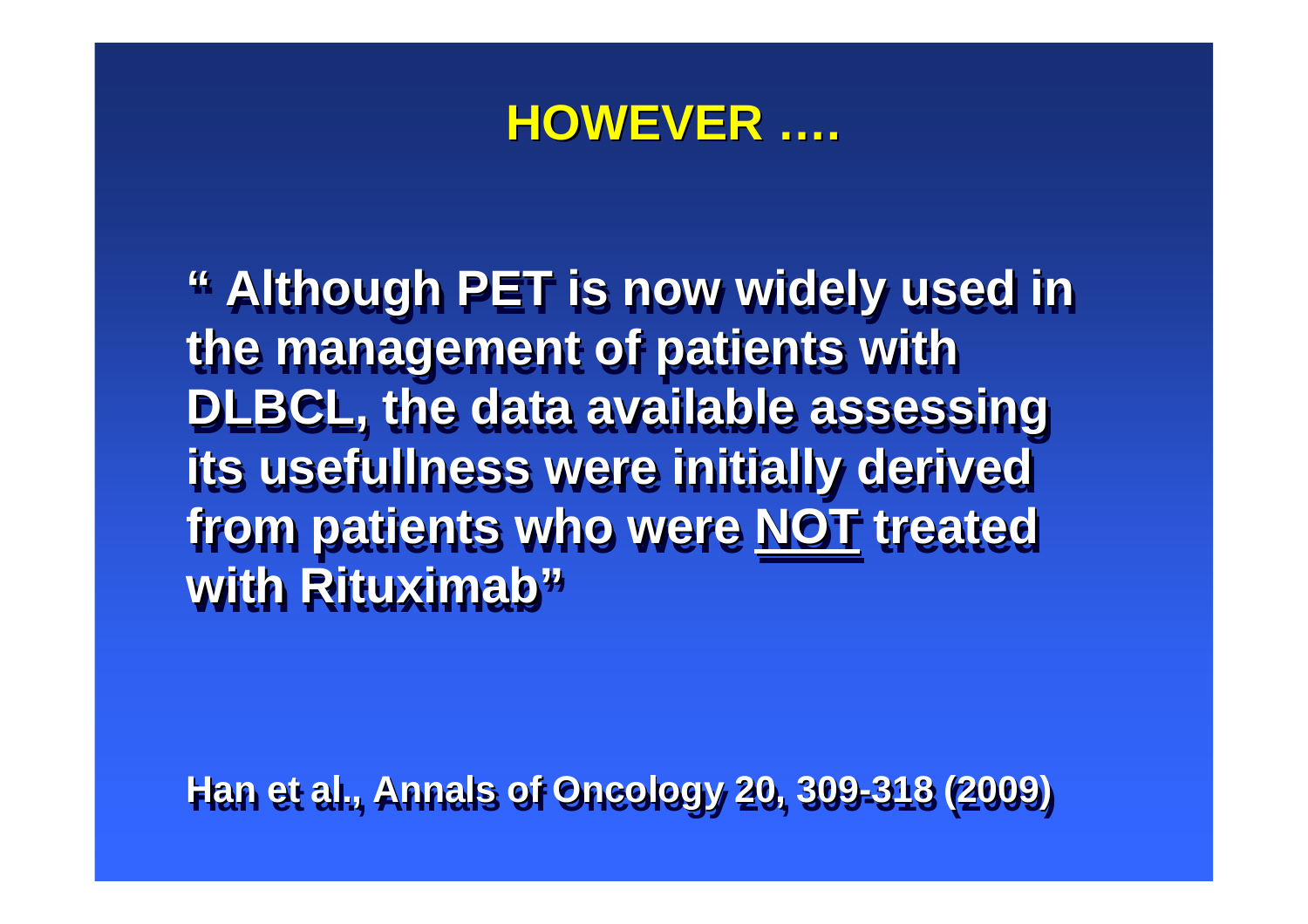## **THREE MAJOR STUDIES ON INTERIMPET IN DLBCL**

|                                          | Spaepen<br>$(n=70)$ | <b>Haioun</b><br>$(n=90)$ | <b>Mikhaeel</b><br>$(n=121)$ |
|------------------------------------------|---------------------|---------------------------|------------------------------|
| % DLBCL cases                            | 67%                 | 94%                       | 79%                          |
| <b>Rituximab</b><br>(combined with CHOP) | 9%                  | 41%                       | $0\%$                        |

**Spaepen et al., Ann. Oncol. 13, 1356-1363 (2002) Haioun et al., Blood 106, 1376-1381 (2005) Mikhaeel et al., Ann. Oncol. 16, 1514-1523 (2005) Mikhaeel et al., Ann. Oncol. 16, 1514-1523 (2005)Spaepen et al., Ann. Oncol. 13, 1356-1363 (2002) Haioun et al., Blood 106, 1376-1381 (2005)**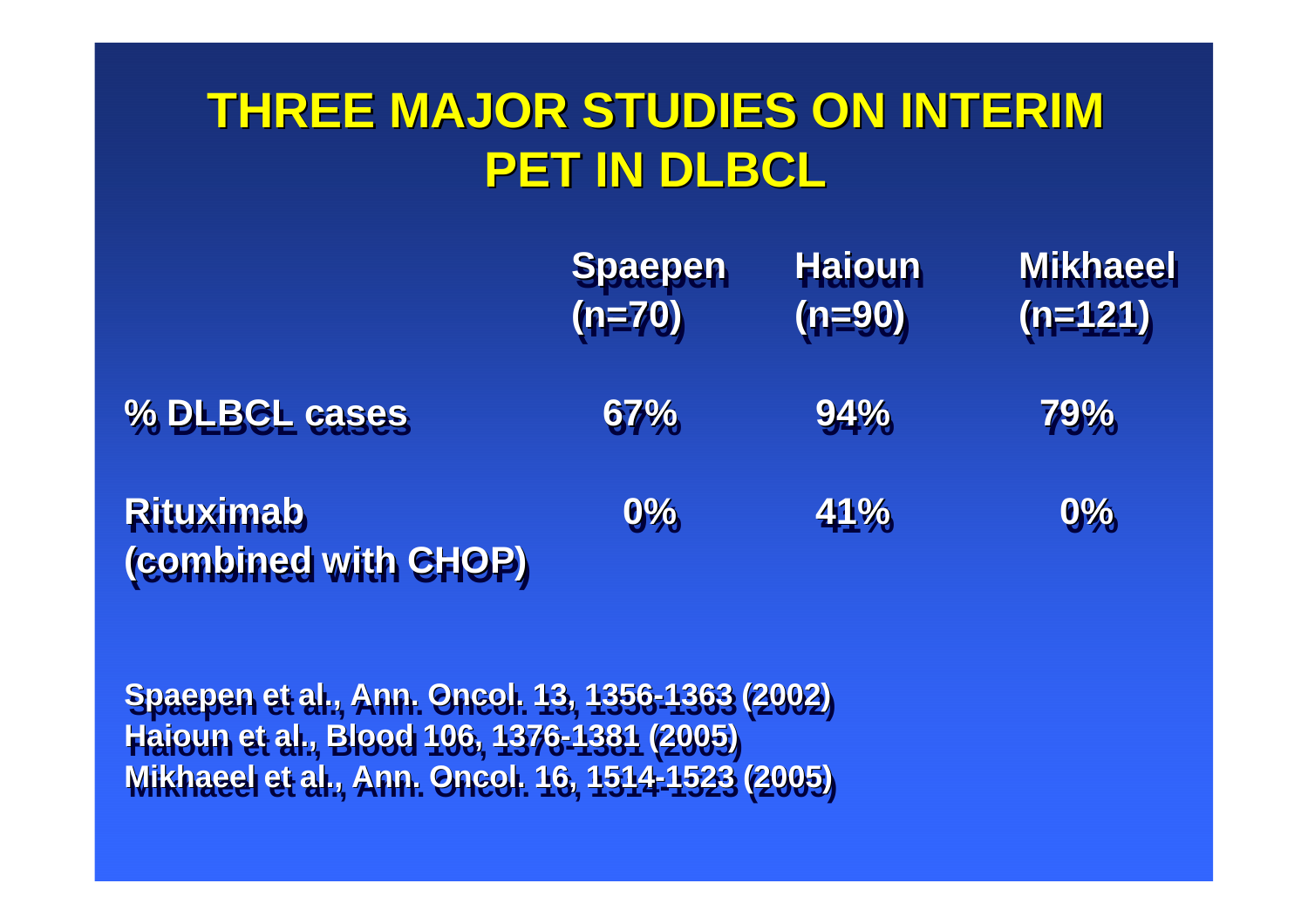## **EARLY/MID-THERAPY PET (AFTER 2-4 COURSES) IN DLBCL: CHOP VS R-CHOP**

| <b>CHOP</b>                         | $\overline{\mathbf{p}}$ | <b>Rituximab</b> | <b>PPV%</b> | NPV% | <b>Sens</b><br>$\frac{9}{6}$ | <b>PFS</b><br><b>PET pos</b> | <b>PFS</b><br><b>PET neg</b> |
|-------------------------------------|-------------------------|------------------|-------------|------|------------------------------|------------------------------|------------------------------|
| <b>Spaepen</b>                      | 79                      | <b>no</b>        | 100         | 84   | 85                           | 4%                           | 85%                          |
| <b>Hajoun</b>                       | 99                      | 41%              | 44          | 99   | 76                           | 43%                          | 82%                          |
| Mikhaeel                            | 121                     | <b>ng</b>        | 71          | 99   | 88                           | 30%                          | 93%                          |
| <b>R-CHOP</b><br><b>FRA</b>         | 49                      | 100%             | 33          | 68   | 33                           | <b>77%</b>                   | 83%                          |
| NB: PFS in all 4 studies at 2 years |                         |                  |             |      |                              |                              |                              |

**Han et al., Annals of Oncology 20, 309-318 (2009)Han et al., Annals of Oncology 20, 309-318 (2009)**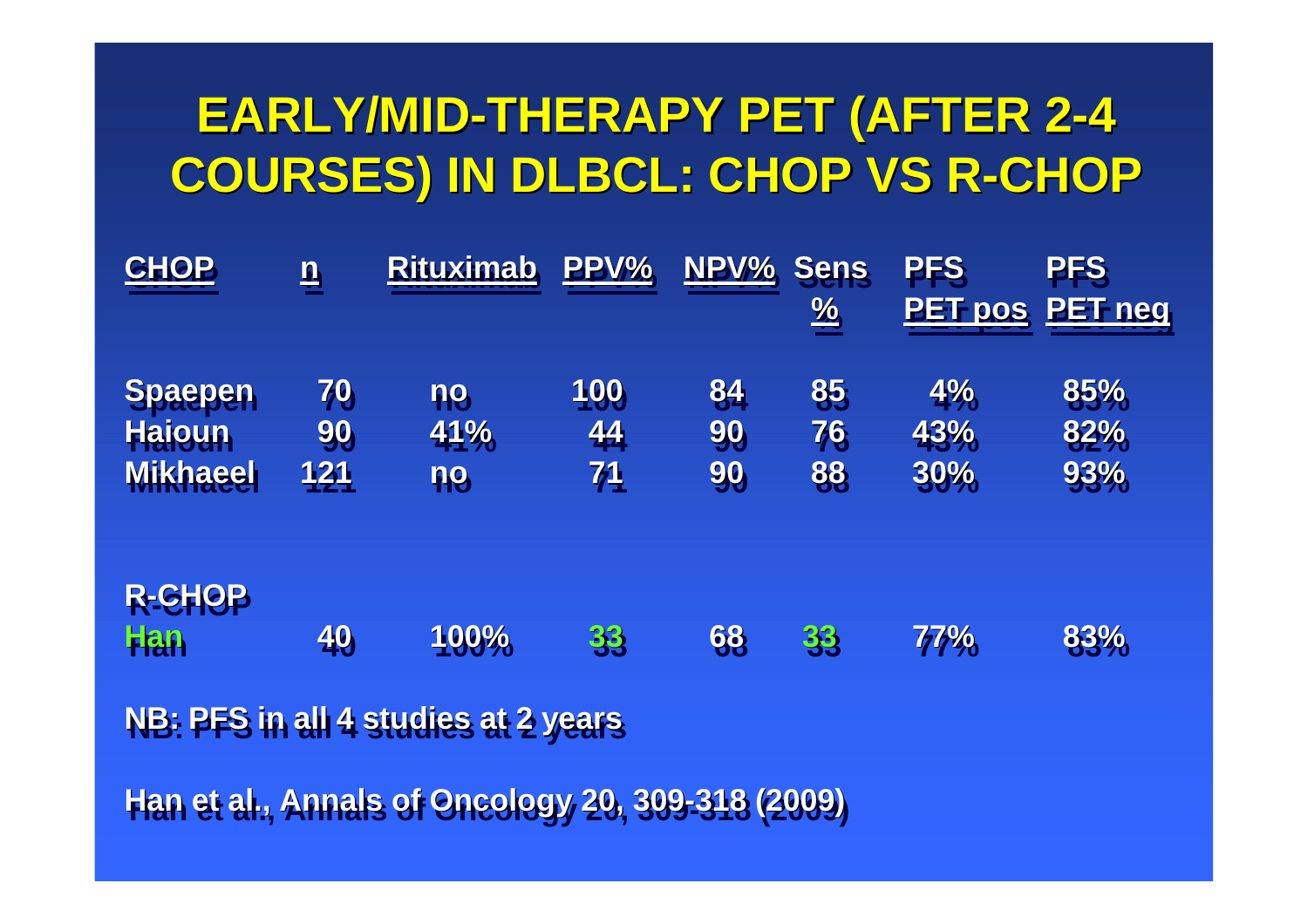**INTERIM PET/CT FAILED TO PREDICT DIFFERENT OUTCOME IN DLBCL PATIENTS TREATED WITH RITUXIMAB-CHOP (6-8 COURSES)**

 **n=82 at median FU of 18 months at median FU of 18 months n=82**

**(n=55; 67%)(n=55; 67%)PET2 neg.**

**PET2 neg. 46/55 (84%) in CCR 46/55 (84%) in CCR**

**(n=27)(n=27)PET2 pos.**

**PET2 pos. 20/27 (74%) in CCR 20/27 (74%) in CCR**

**Conclusion: Interim PET failed to predict outcomeConclusion: Interim PET failed to predict outcome**

**NB: PET neg. vs PET pos. after 6-8x R-CHOP: 84% CCR vs 61% NB: PET neg. vs PET pos. after 6-8x R-CHOP: 84% CCR vs 61% CCR (p=0.015)CCR (p=0.015)**

**Pregno et al., ASH 2009 (abstract # 99) and EHA 2010 (abstract # 680)Pregno et al., ASH 2009 (abstract # 99) and EHA 2010 (abstract # 680)**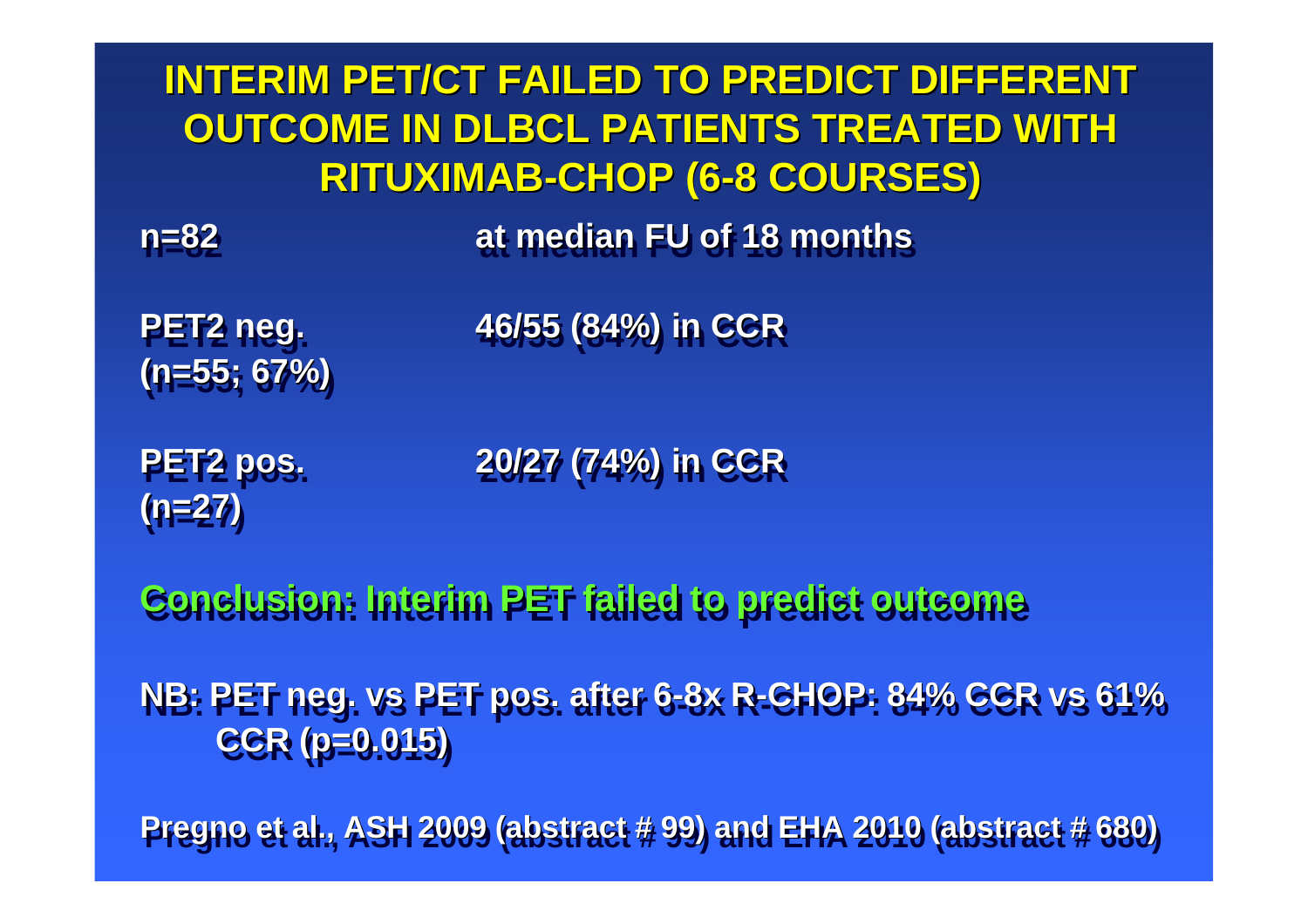### **EPRATUZUMAB AND RITUXIMAB IN COMBINATION WITH CHOP (ER-CHOP) IN PREVIOUSLY UNTREATED DLBCL: INTERIM PET AFTER 2 COURSES**

| $n=69$                                 | <b>EFS 24 mnths</b>                                                                         | <u>OS 24 mnths</u> |
|----------------------------------------|---------------------------------------------------------------------------------------------|--------------------|
| PET <sub>2</sub> neg.<br>$(n-54, 78%)$ | 73%                                                                                         | 83%                |
| PET <sub>2</sub> pos.<br>$(n=15; 22%)$ | 60%                                                                                         | 73%                |
|                                        | <b>D=0.25</b>                                                                               | <b>p=0.17</b>      |
|                                        | Conclusion: Early PET sean during therapy does not significantly<br><b>Predict Sutcome.</b> |                    |
|                                        | NB: PET neg. vs PET pos. after 6x ER-CHOP: 08 92% vs 57% (p=0.01)                           |                    |

**Micallef et al., ASH 2009 (Abstract # 137)Micallef et al., ASH 2009 (Abstract # 137)**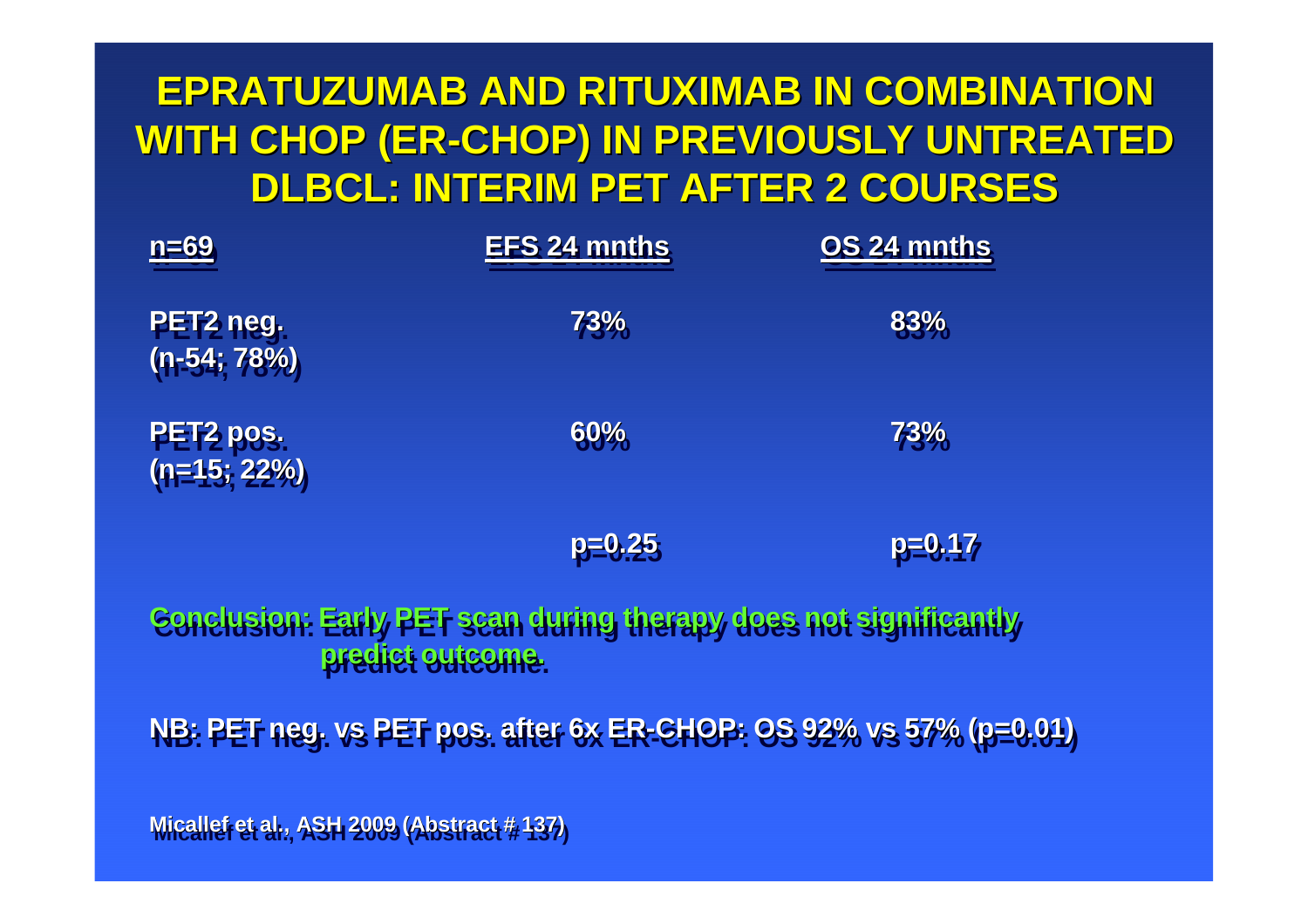## **FALSE POSITIVE PET RESULTS ….**

**Risk-adapted dose-dense Risk-adapted dose-dense immunochemotherapy determined by interim FDG-PET in advanced stage interim FDG-PET in advanced stage diffuse large B-cell lymphoma immunochemotherapy determined by diffuse large B-cell lymphoma**

**Moskowitz et al., JCO 28, 1896-1903 (2010)Moskowitz et al., JCO 28, 1896-1903 (2010)**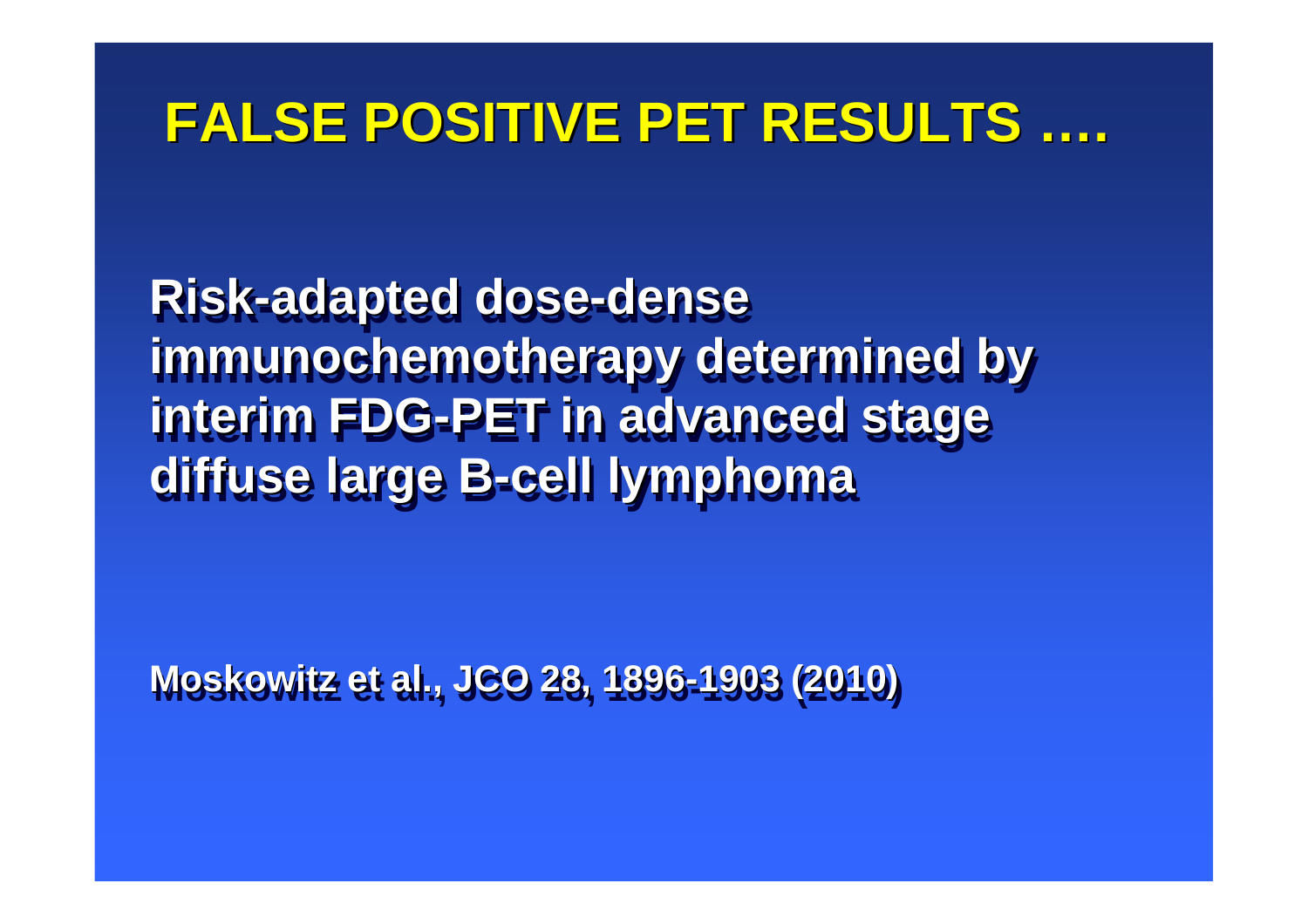### **MSKCC 01-142: DLBCL: RISK ADAPTED FOR THERAPY CS IIX, III OR IV DISEASE, AGE-ADJUSTED IPI 1, 2, OR 3 RISK FACTORS, TRANSPLANT ELIGIBLE**



- • **Prospective, biopsy Prospective, biopsy controlled controlled determination of determination of "positive PET""positive PET"**•
- **Therapy interval 2**  • **Therapy interval 2 weeks +/- G-CSFweeks +/- G-CSF**
- **PET 10-14 days**  • **PET 10-14 days post cycle 4post cycle 4**
- **Treatment is**  • **Treatment is adapted by biopsy, adapted by biopsy, not PETnot PET**
- **No radiation**  • **No radiation therapy permitted therapy permitted except for testicular except for testicular diseasedisease**
- **IT methotrexate for IT methotrexate for**  ••**aaHR, paranasal aaHR, paranasal sinus, testis, BM sinus, testis, BM**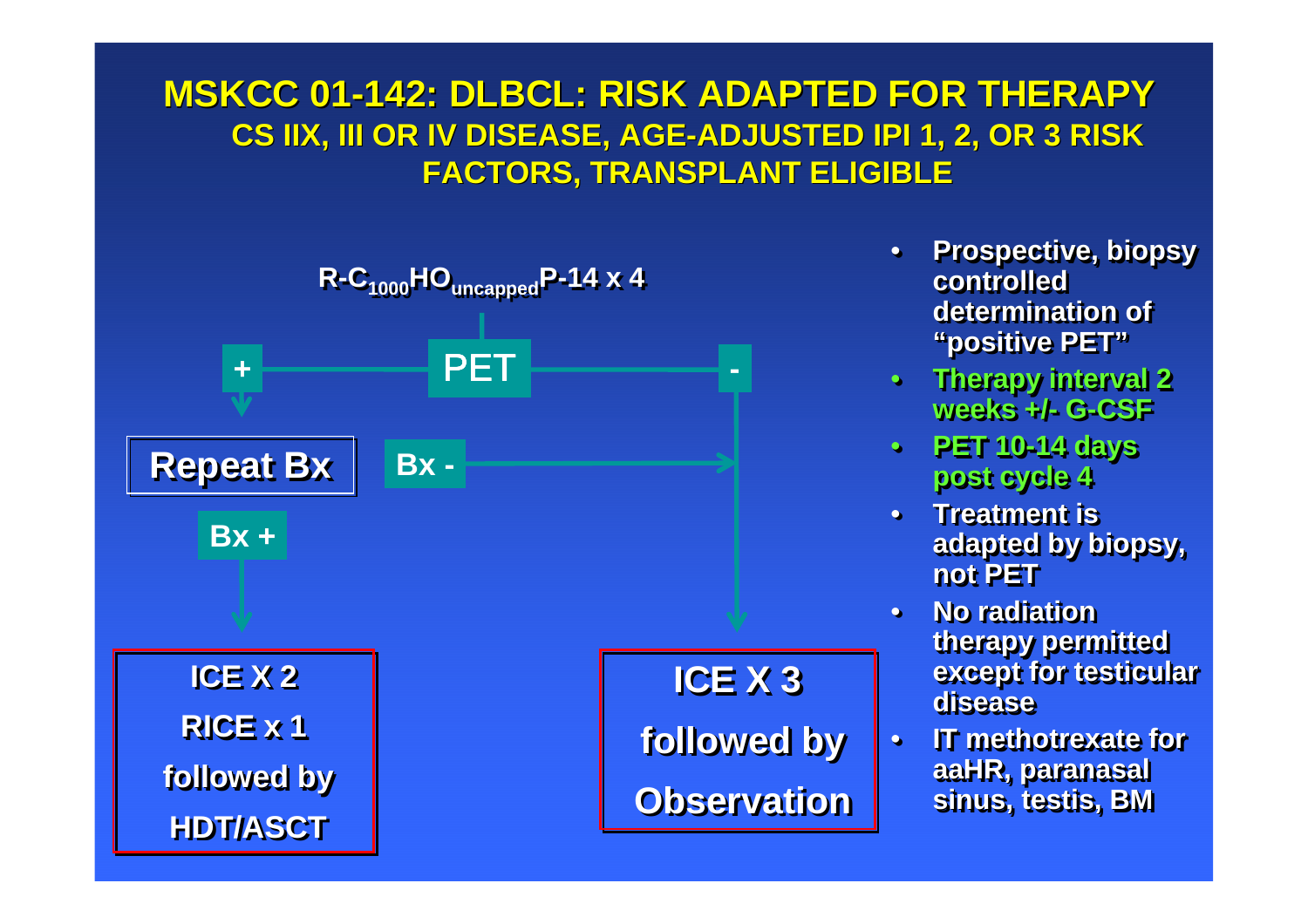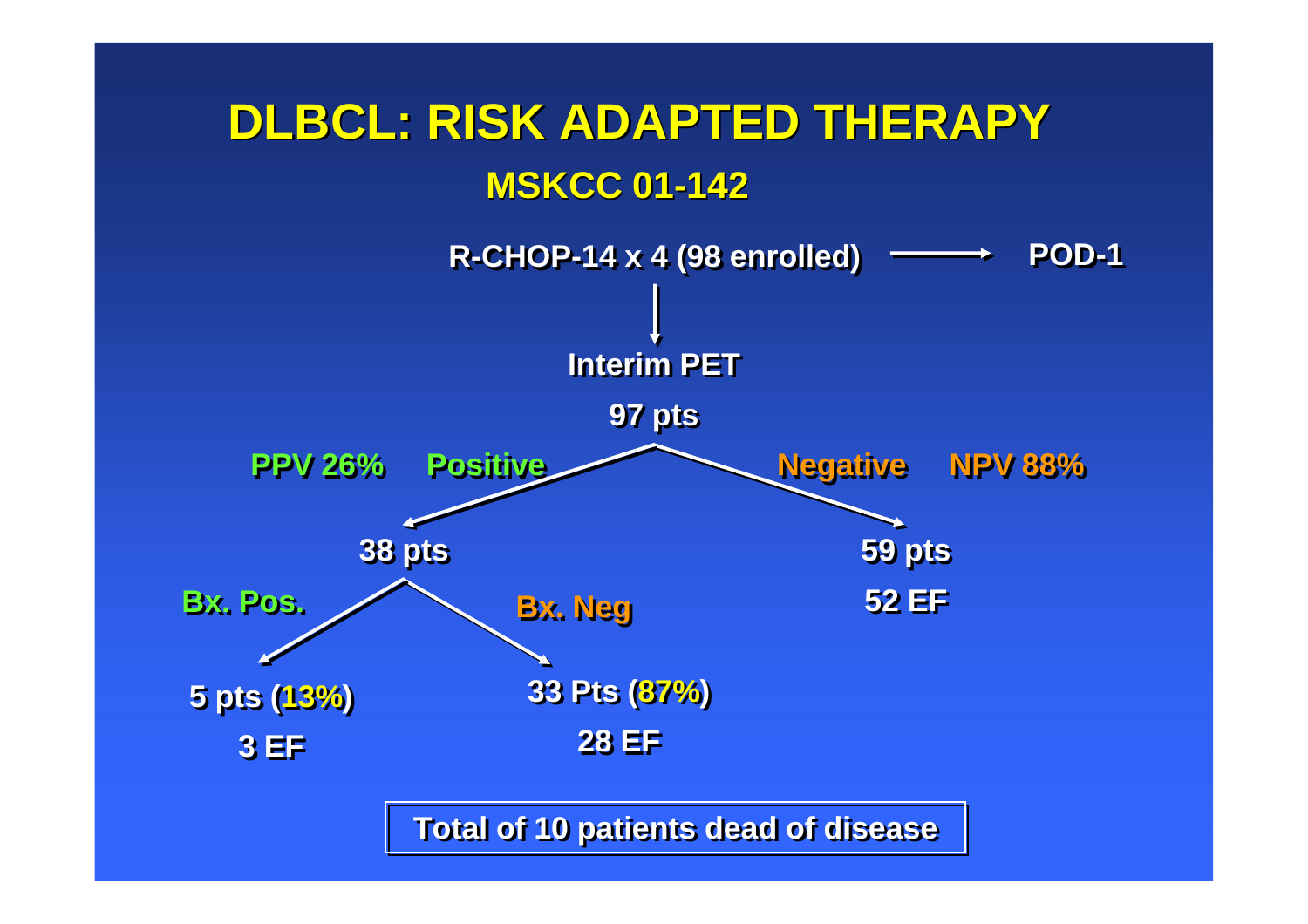### **MSKCC 01-142: OUTCOME BY PREVIOUSLY IDENTIFIED PROGNOSTIC FACTORS**

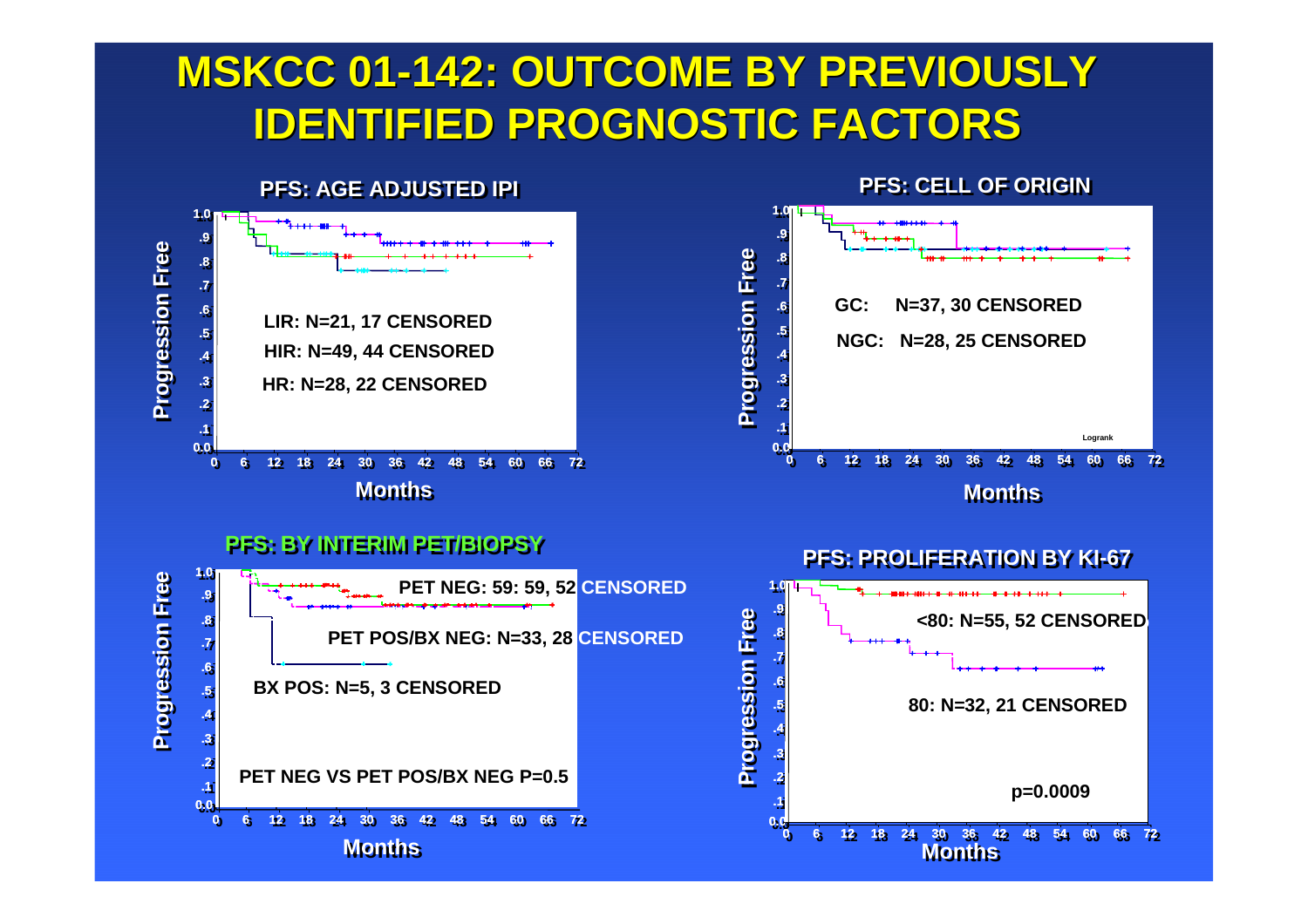### **INFLAMMATION SCORE FOR INTERIM BIOPSIES**

**mild, focal, minute, acute or chronic inflammation, fibrosis**

**moderate inflammation with macrophages**



### **marked inflammation**



**marked necrosis**



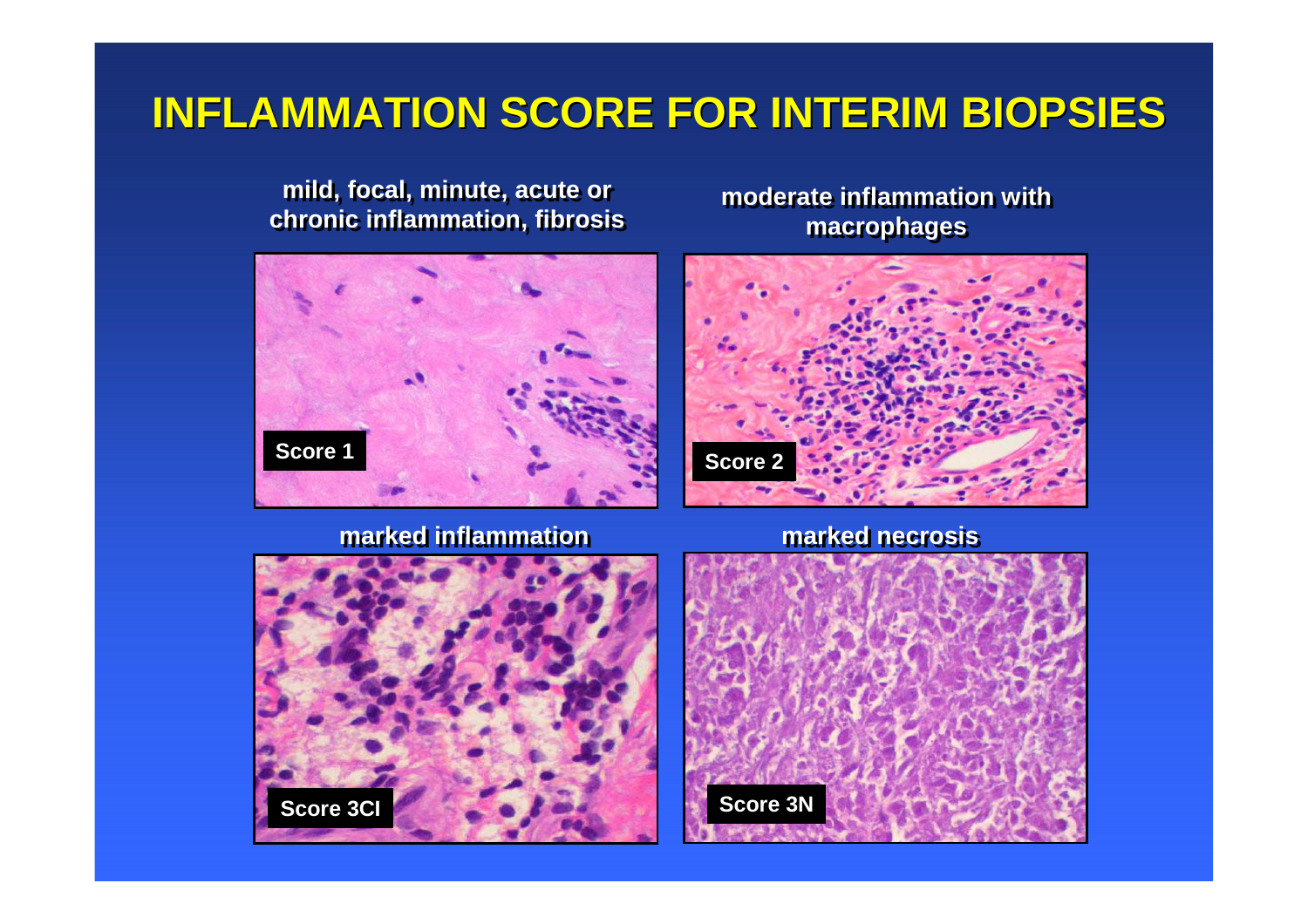### **A POSITIVE STUDY …. R-CHOP14 (N=24), R-CHOP21 (N=57) OR R-ACVBP (N=31) IN DLBCL:INTERIM PET AFTER 2 COURSES**

| $n=112$                                | Est. 5 yrs PFS*                                                                                                                           | <u>Est. 5 yrs. OS**</u> |
|----------------------------------------|-------------------------------------------------------------------------------------------------------------------------------------------|-------------------------|
| PET <sub>2</sub> neg.<br>$(n=70, 63%)$ | 81%                                                                                                                                       | 88%                     |
| <b>PET2 pos.</b><br>$(n=42, 37%)$      | 47%                                                                                                                                       | 62%                     |
|                                        | <b>PEG.0001</b>                                                                                                                           | <b>PEQ.0034</b>         |
| <b>A</b><br>轶                          | $PFS > IN PET2$ neg. $=$ in all regimens<br>0S > in PET2 neg. R-CHOP 21 (p=0.0225), but not in PET2<br>neg. dose-dense regimens (p=0.133) |                         |

**Safar et al., ASH 2009 (Abstract # 98); see also Yang, EHA 2010 (abstract # 669; n=153)Safar et al., ASH 2009 (Abstract # 98); see also Yang, EHA 2010 (abstract # 669; n=153)**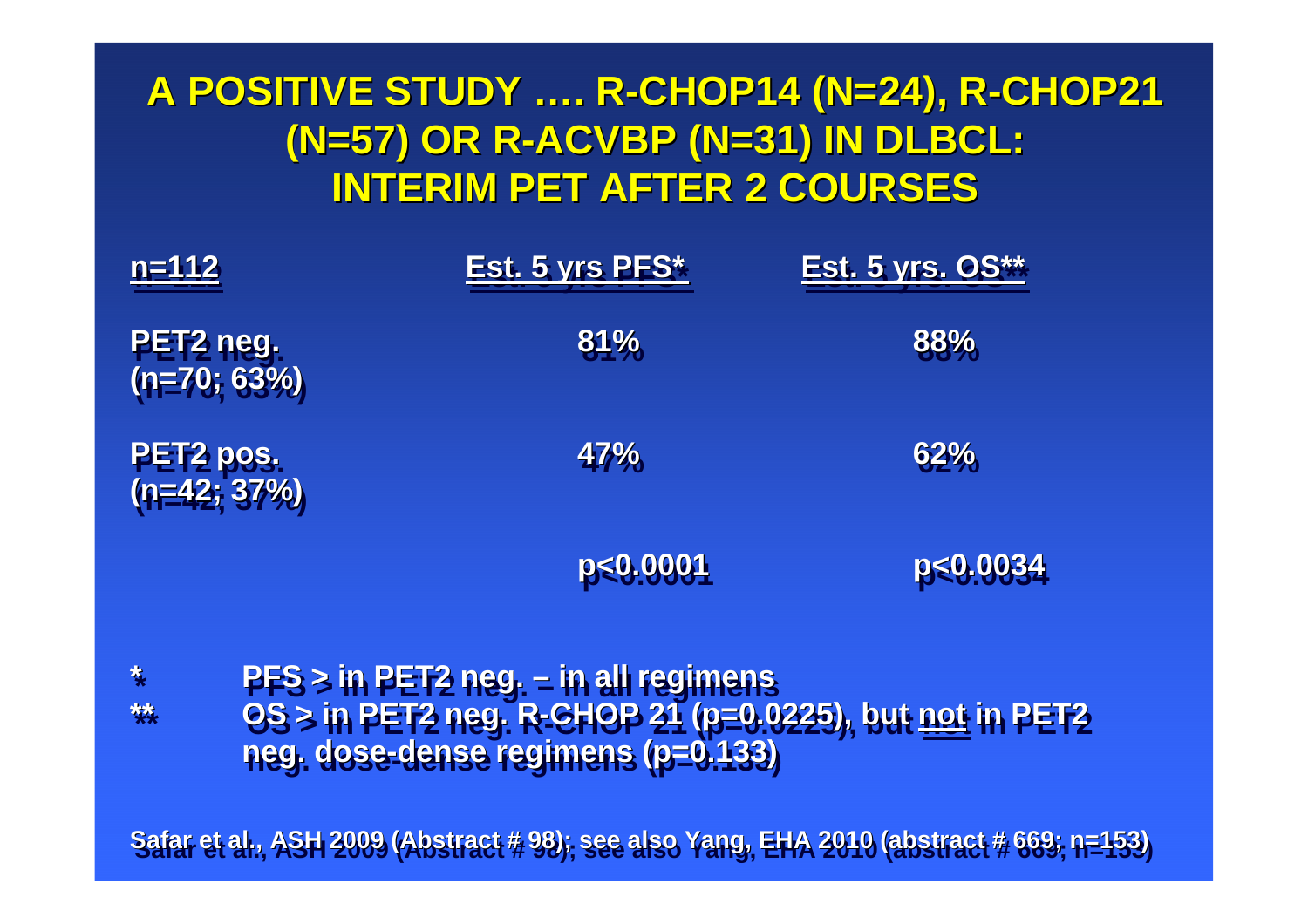### **FALSE POSITIVE INTERIM PET IN DLBCL DUE TO:**

**RituximabRituximabG-CSFG-CSF Dose-dense regimens Dose-dense regimens Timing of PET-**

 **Timing of PET - < 2 weeks post chemotherapy < 2 months post radiotherapy < 2 weeks post chemotherapy< 2 months post radiotherapy**

**Infection/inflammation Tumor necrosisTumor necrosis Thymus hyperplasia Other (secondary) malignancies Sarcoidosis/other granulomatosis diseasesBrown fat, musclesBrown fat, musclesEtc.Etc. Thymus hyperplasia Other (secondary) malignanciesSarcoidosis/other granulomatosis diseases**

**-**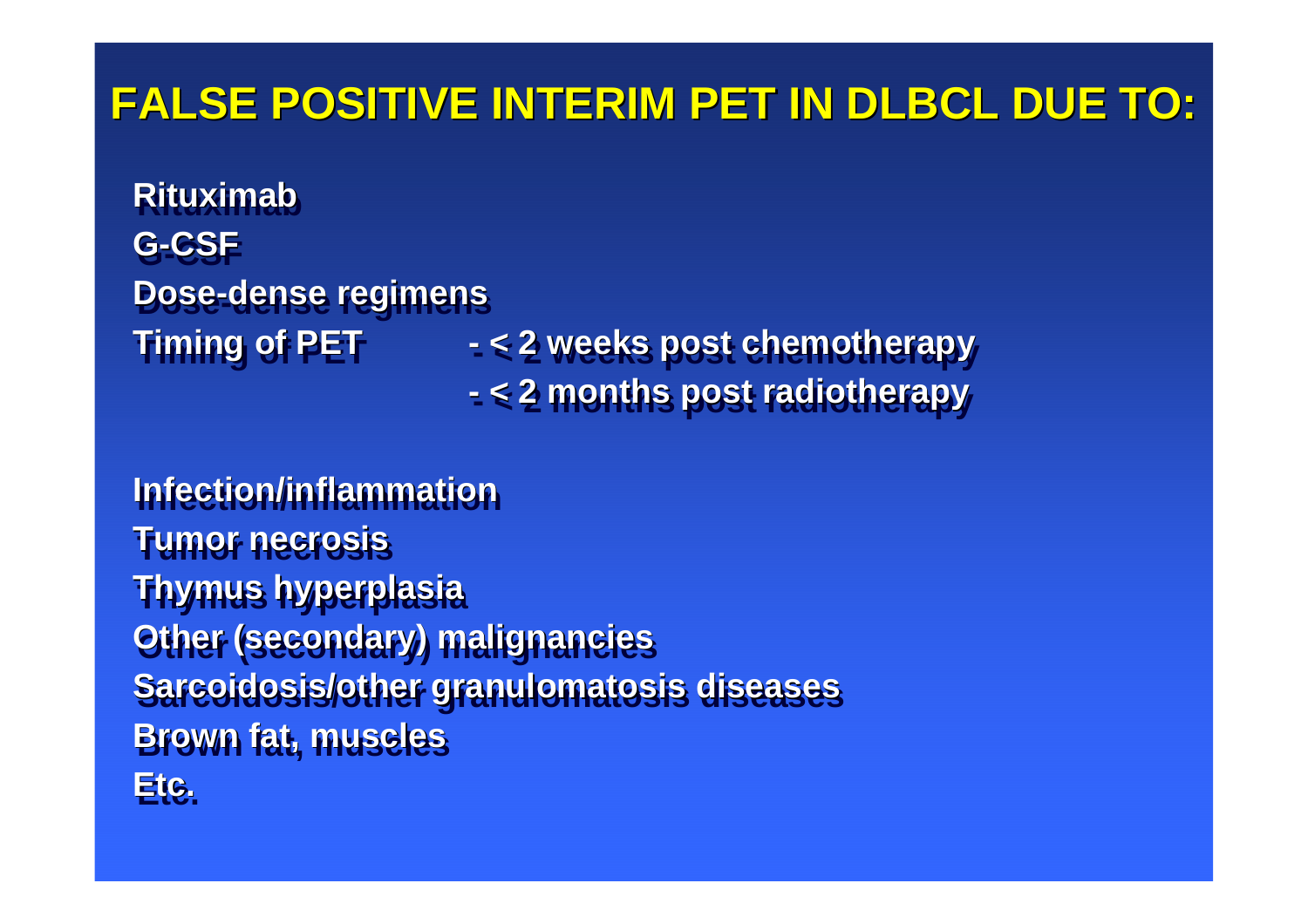### **DIFFERENCES BETWEEN STUDIES?**

- **Different NHL subtypes included Different NHL subtypes included**
- **Different treatment regimens +/- G-CSF** • **Different treatment regimens +/- G-CSF**
- **Timing of PET Timing of PET**
- **PET methodology**• **PET methodology**
- **Criteria to assess response (PET pos. vs PET neg.)PET neg.)**• **Criteria to assess response (PET pos. vs**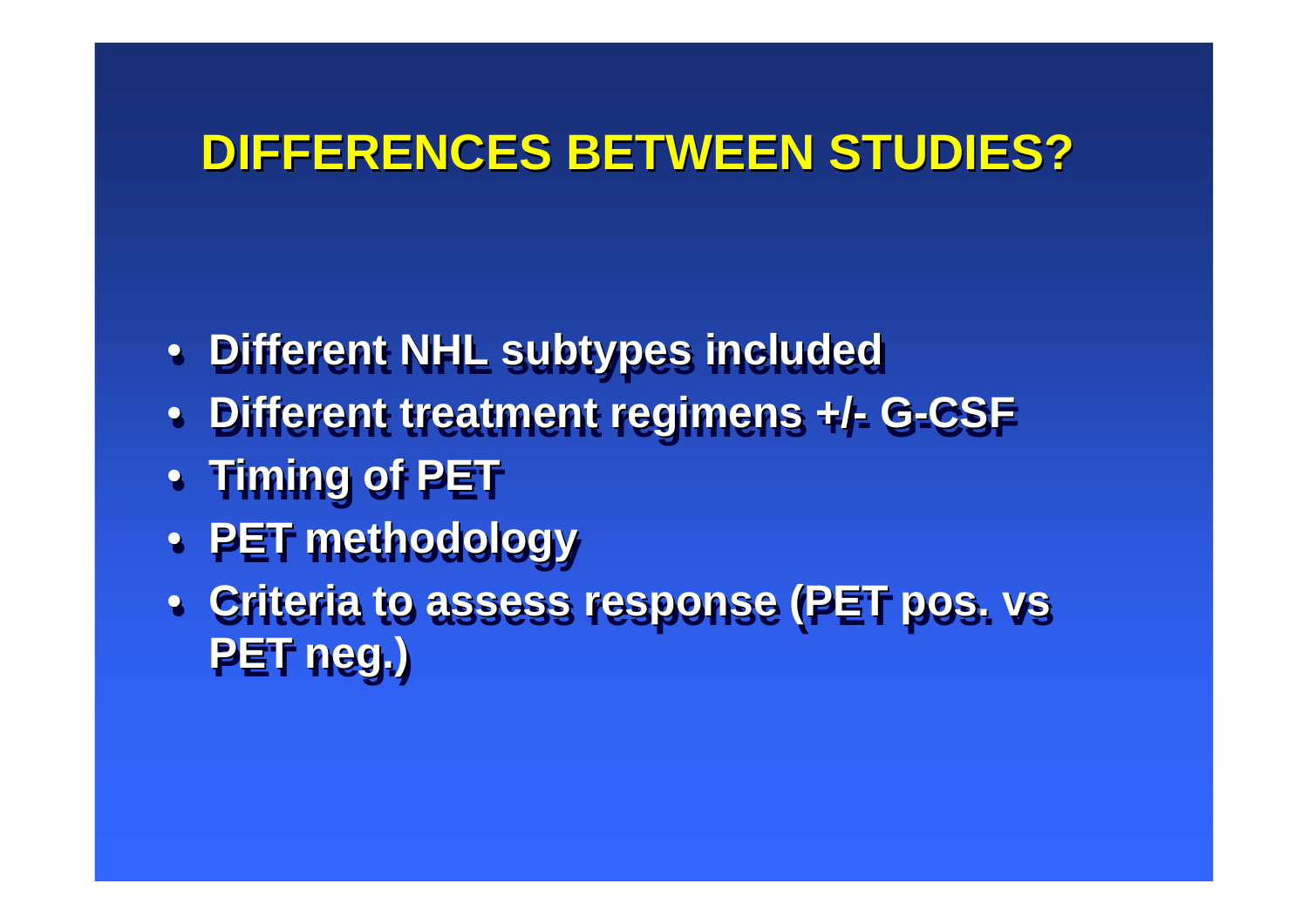## **INTERPRETATION OF PET**

## **Visual assessment**

# **Change in SUVmax Change in SUVmax**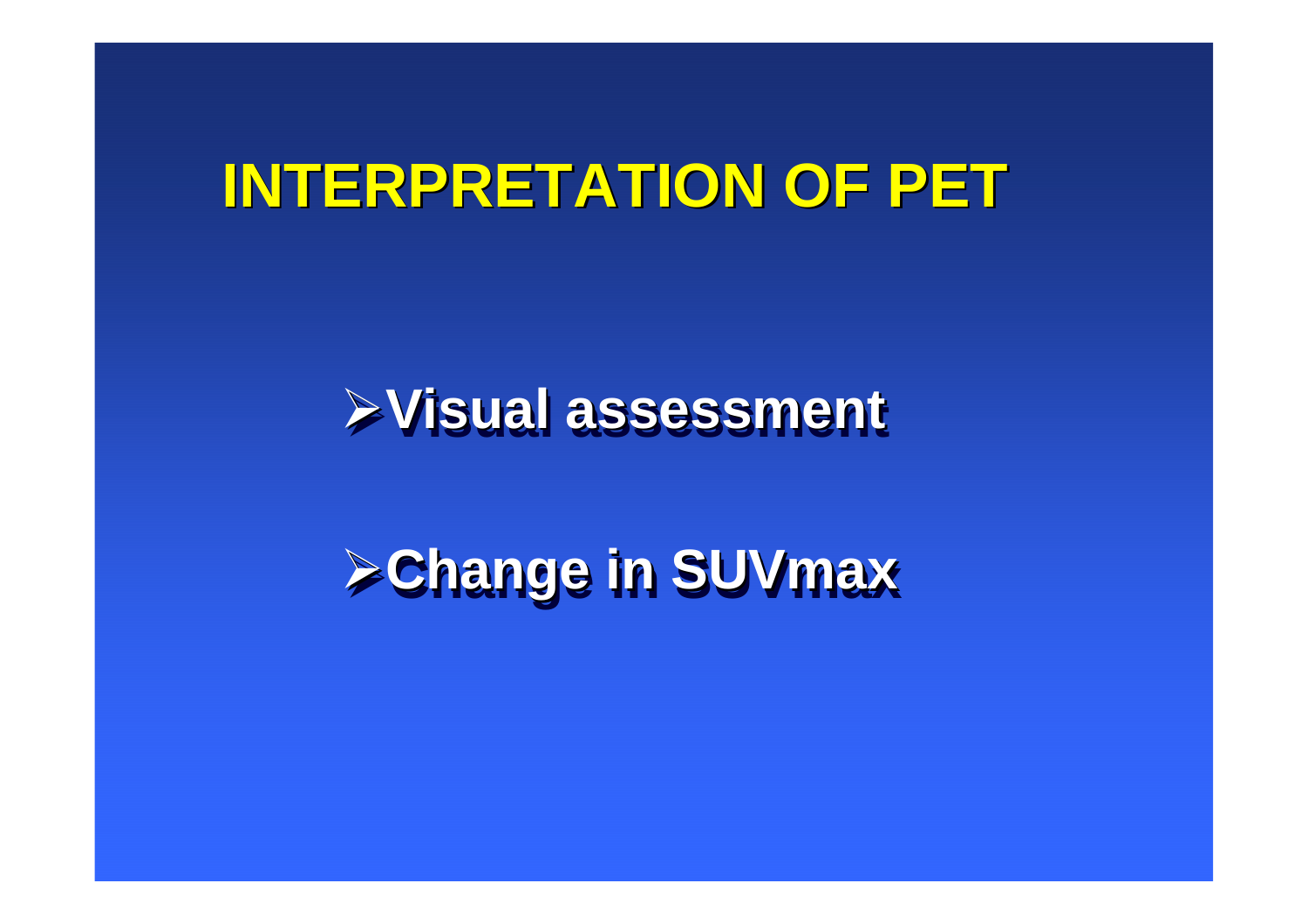### **INTEROBSERVER VARIATION IN JUDGEMENT ….**

### **PET IN DLBCL: AN INDEPENDENT EXPERT NUCLEAR MEDICINE EVALUATION OF THE ECOG 3404 STUDY**

- ••**3 experts scored 38 interim scans after 3x R-CHOP 3 experts scored 38 interim scans after 3x R-CHOP**
- •• **Agreement was 68% for ECOG criteria\* ( κ statistic 0.455) Agreement was 68% for ECOG criteria\* ( κ statistic 0.455) 71% for London criteria\* (κ statistic 0.502) 71% for London criteria\* (κ statistic 0.502)**
- ••**Source of disagreement: para-aortic, spleen, bone Source of disagreement: para-aortic, spleen, bone**

**Conclusion: Moderate reproducibility among expertsConclusion: Moderate reproducibility among expertsNeed to standardize PET interpretation Need to standardize PET interpretation**

**\* Modifications of the International Harmonizaton Project\* Modifications of the International Harmonizaton Project Horning et al., Blood 115, 775-777 (2010)Horning et al., Blood 115, 775-777 (2010)**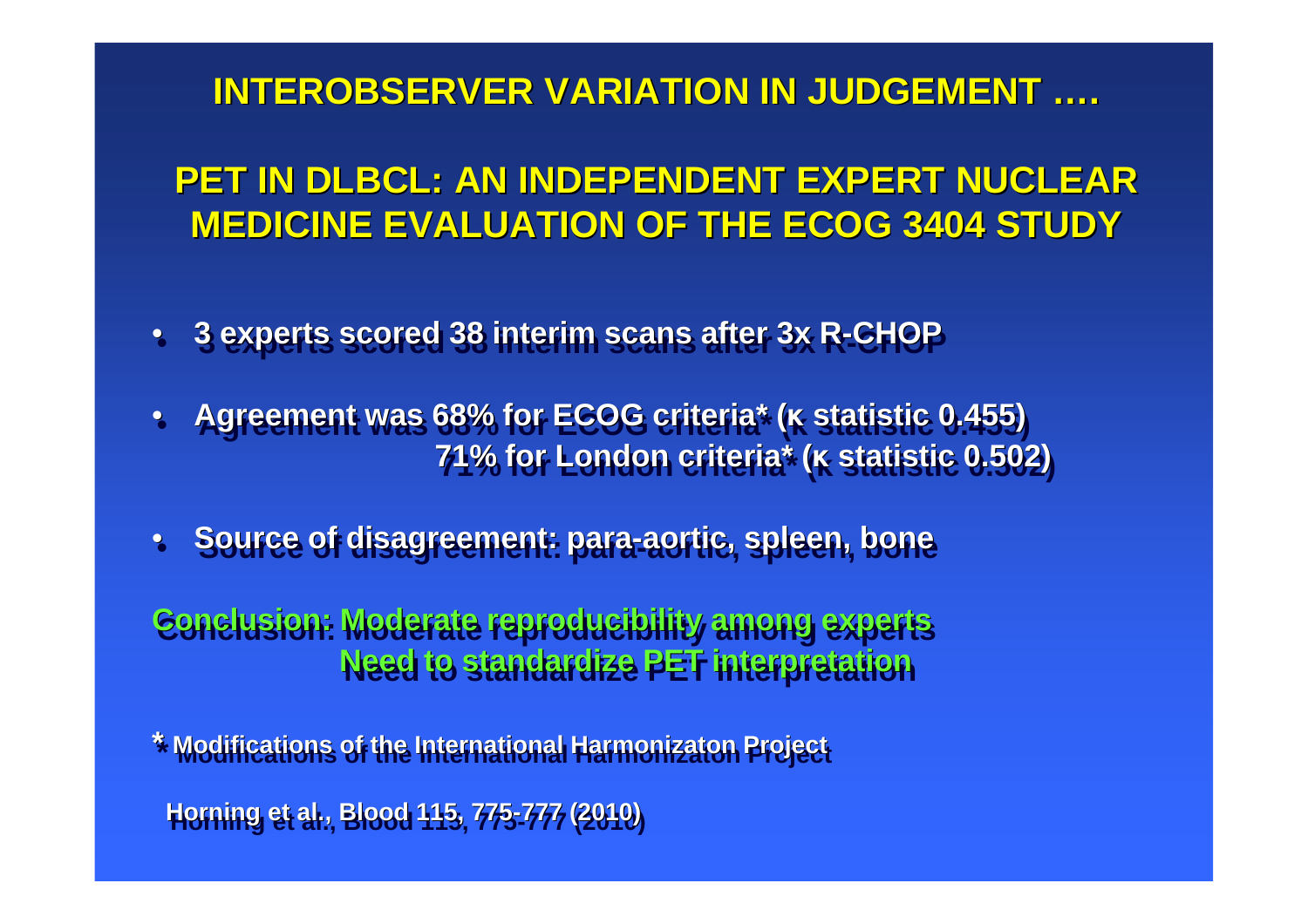### **PROPORTION OF INTERIM-PET CASES INTERPRETED AS POSITIVE BY READER, ACCORDING TO THE ECOG AND LONDON CRITERIA**

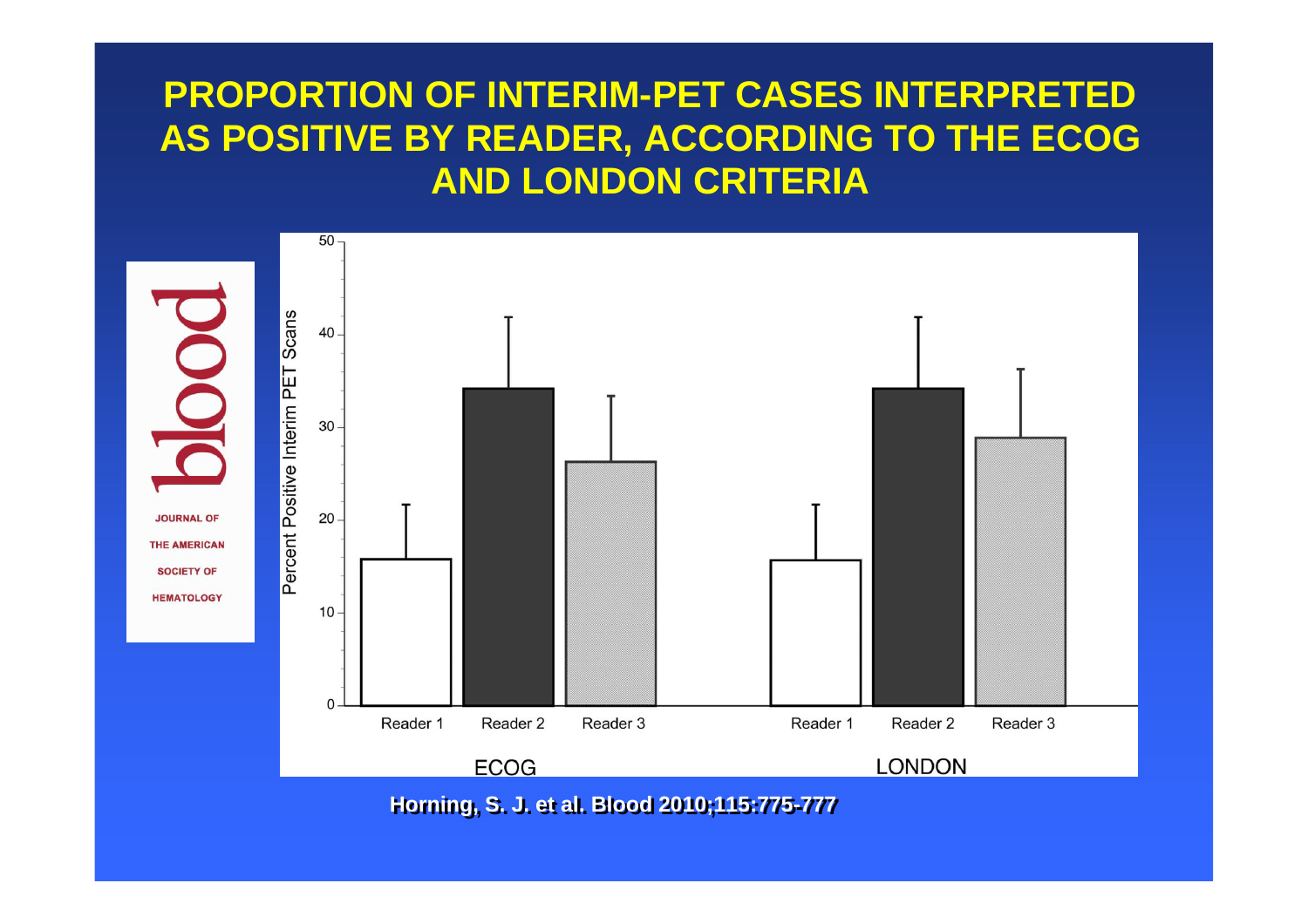### **VISUAL AND SUV ANALYSISEARLY RESPONSE ASSESMENT (2 CYCLES), N=92 PTS**



→ **Decreases the number of false positive studies** → **Decreases the number of false positive studies** → **14/17 FP patients reclassified with ∆SUVmax**→ **14/17 FP patients reclassified with ∆SUVmax**

→ **2 cycles: ∆SUV performs better than visual!**→ **2 cycles: ∆SUV performs better than visual!**

**Lin, Itti et al. J Nucl Med 2007;48:1626-32**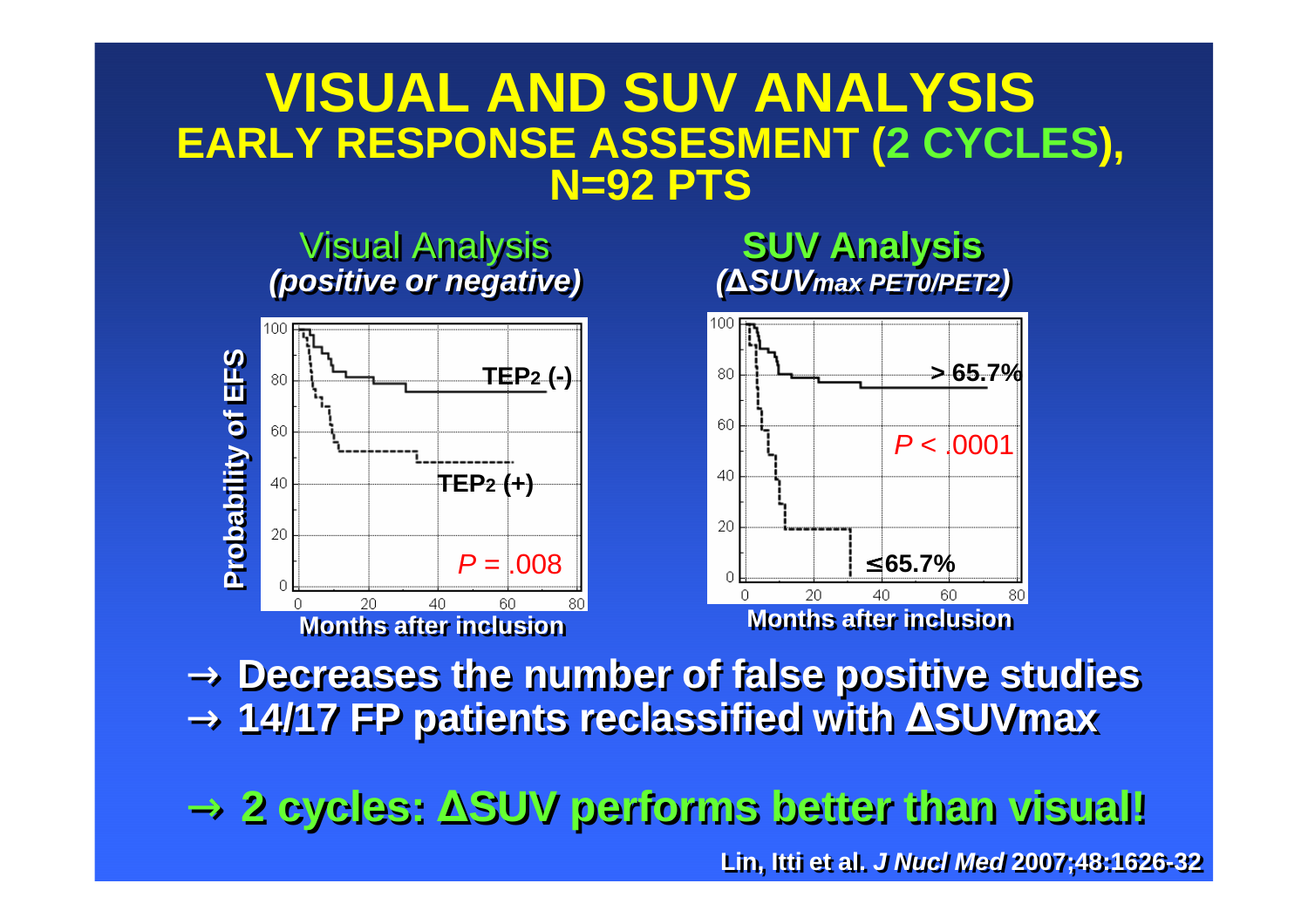## VISUAL AND SUV ANALYSISEND INDUCTION (4 CYCLES), N=80 PTS



 $\rightarrow$  Créteil criteria > Juweid criteria (end of therapy)<br> $\rightarrow$  4 cycles: Good performance of visual analys → **4 cycles: Good performance of visual analysis** → **4 cycles: Good performance of visual analysis** ∆SUV is more objective∆SUV is more objective

**Itti et al. J Nucl Med 2009;50:527-33**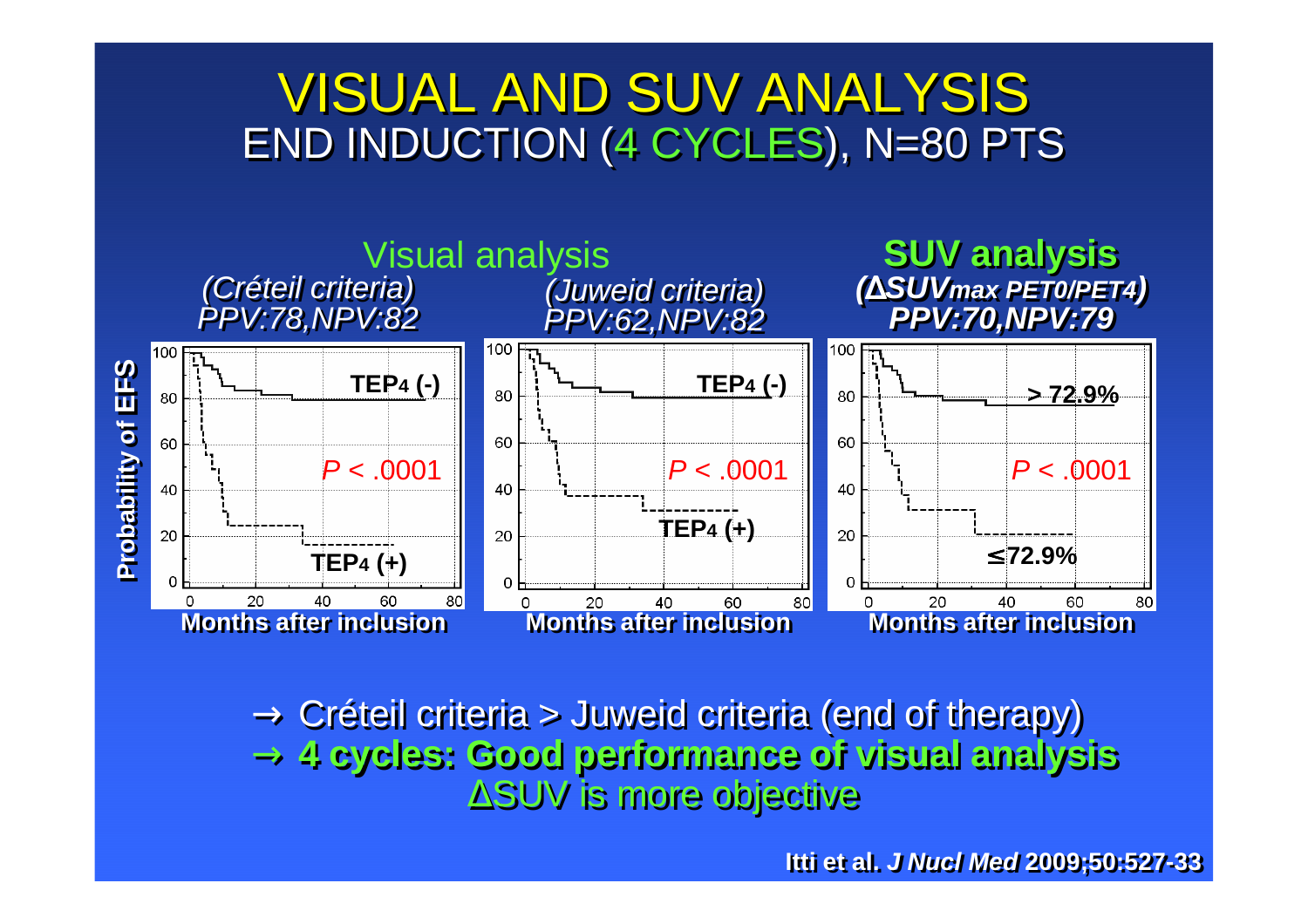### **ConclusionsConclusions**

- • **SUV semiquantification reduces false positive interim SUV semiquantification reduces false positive interim PET interpretation after 2 coursesPET interpretation after 2 courses**•
- • **Its performance is equivalent to visual analysis after 4 Its performance is equivalent to visual analysis after 4 coursescourses**•

### **ExplanationsExplanations**

- **An index expressing metabolic reduction is expected An index expressing metabolic reduction is expected to be more discriminating for assessment of response to be more discriminating for assessment of response after 2 courses than after 4 courses (most of the after 2 courses than after 4 courses (most of the therapeutic effect occurs early)therapeutic effect occurs early)**
- • **Local inflammation probably less often present after 4 Local inflammation probably less often present after 4 coursescourses**•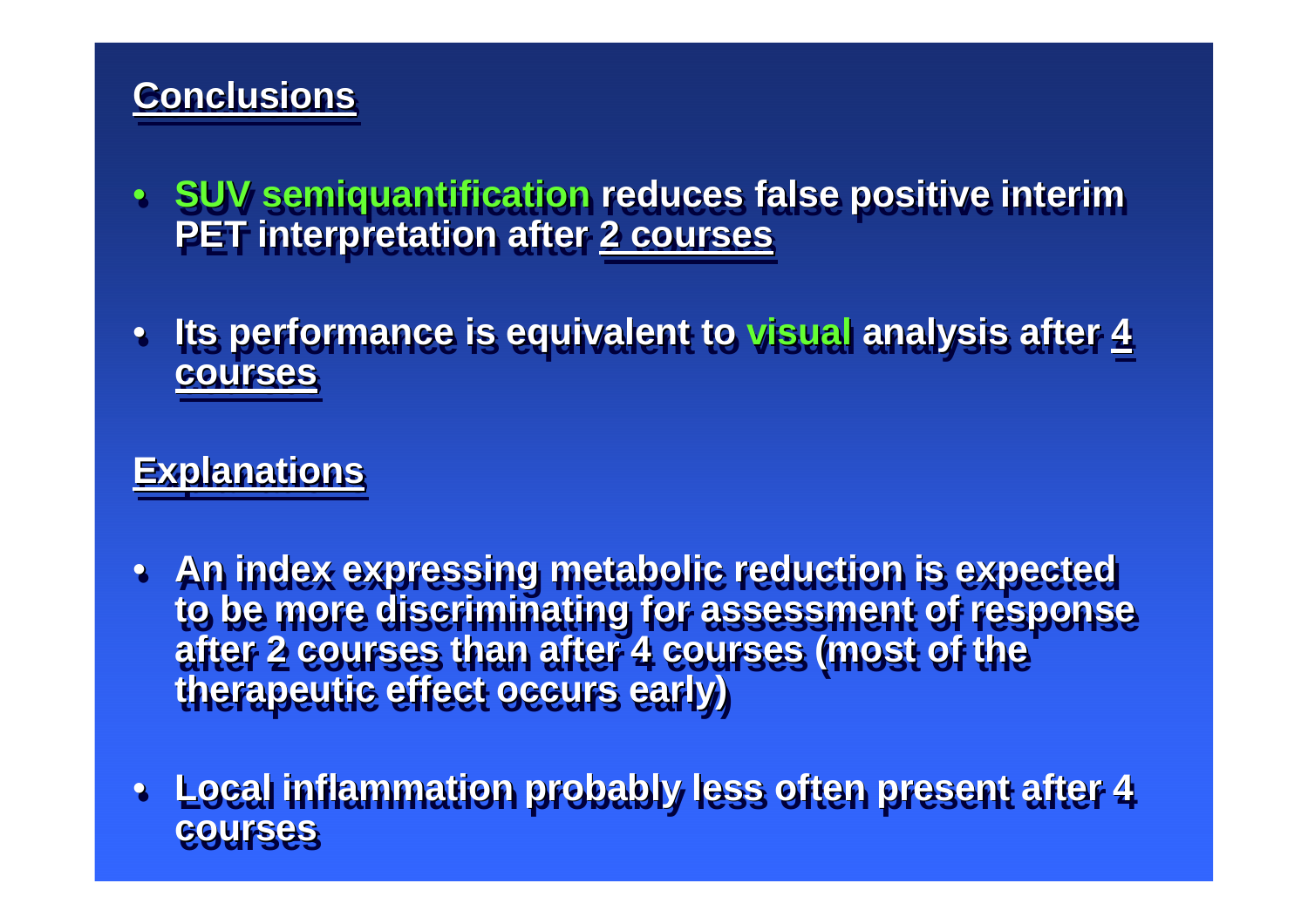#### **SUV MAX REDUCTION IN DLBCL (LNH 2007 –3B TRIAL GELA: R-CHOP VS R-ACVBP)**

|                               | <b>PFS</b> | OS  |
|-------------------------------|------------|-----|
|                               | at 2 years |     |
| $\triangle$ SUV max - PET 0-2 |            |     |
| >66%                          | 77%        | 93% |
| $\leq 66\%$                   | 57%        | 60% |
| $\triangle$ SUV max - PET 0-4 |            |     |
| >70%                          | 83%        | 94% |
| $\leq 70\%$                   | 40%        | 50% |

**NB: Outcomes did not differ significantly whether PET2 and PET4 were visually positive or negative (IHP or Beauville criteria)were visually positive or negative (IHP or Beauville criteria)Casasnovas et al., Blood 118, 37-43, 2011Casasnovas et al., Blood 118, 37-43, 2011NB:**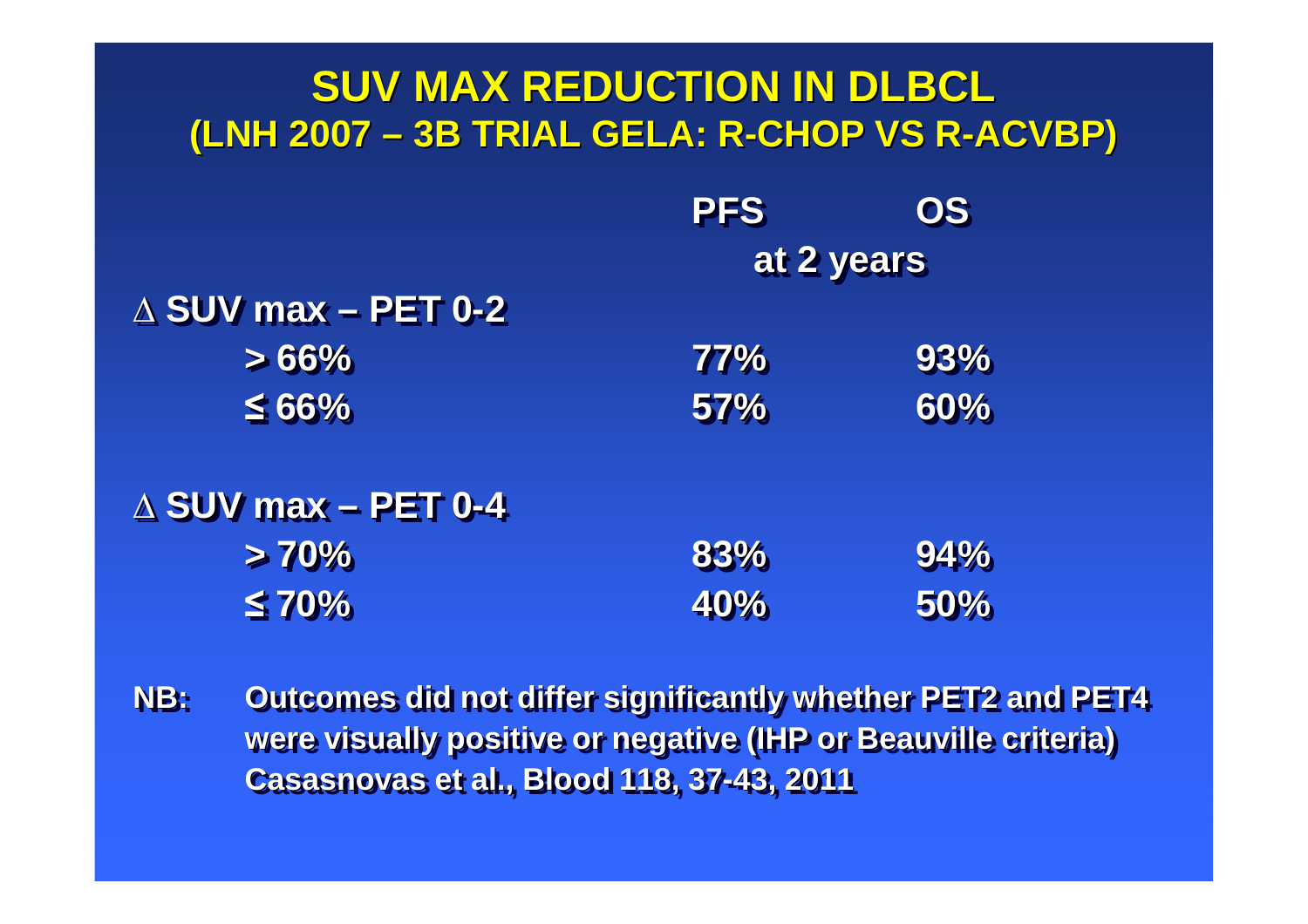### **VISUAL ANALYSIS PET2 AND PET4:POOR PREDICTIVE VALUE FOR PFS AND OS**

**78% of PET2 positive and 80%\* of PET4 78% of PET2 positive and 80%\* of PET4 positive patients had a ∆ SUV max above the cut off value (PFS at 2 years: 77% and 83%, respectively) positive patients had a ∆ SUV max above the cut off value (PFS at 2 years: 77% and 83%, respectively)**

**Thus, patients classified as poor responders to R-chemo according to visual analysis were good responders as identified by ∆ SUV max analysis Thus, patients classified as poor responders to R-chemo according to visual analysis were good responders as identified by ∆ SUV max analysis**

**\* 85% false positive PET4 – visual analysis! (Moskowitz et al., 2010)\* 85% false positive PET4 –visual analysis! (Moskowitz et al., 2010)**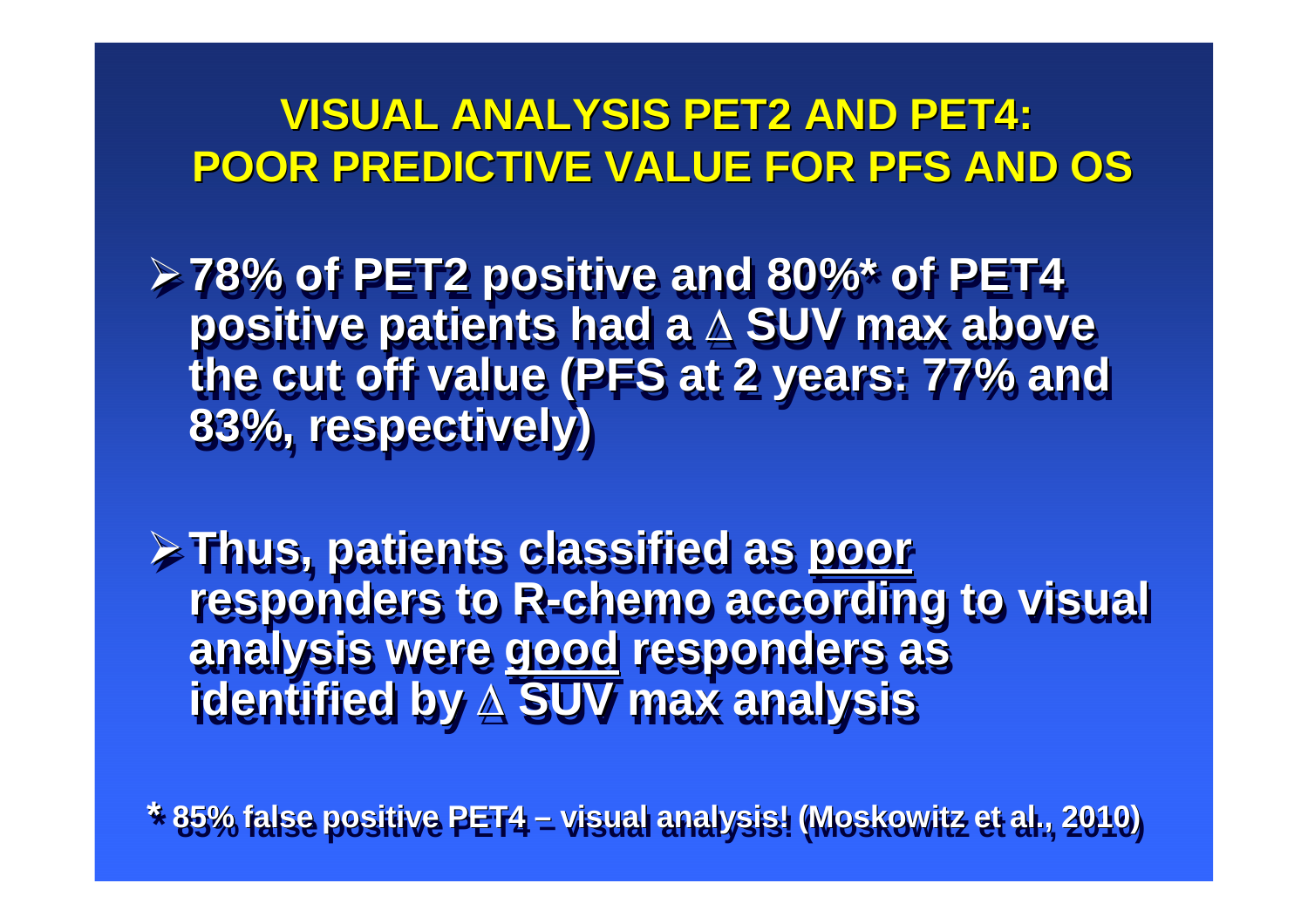### **CAN THE SUV VALUE OF INTERIM PET BE USED TO DETERMINE THE NEED FOR RESIDUAL MASS BIOPSY IN DLBCL?**

 **(Juweid, Smith, Itti and Meignan, JCO 28, e719-720, 2010: comments to Moskowitz data)**

**"A cut off SUV at interim PET of ≤ 3.5 was associated with a very low "A cut off SUV at interim PET of ≤ 3.5 was associated with a very low likelyhood of a positive biopsy"likelyhood of a positive biopsy"**

| <b>Interim SUV</b>         |            | positive biopsy<br>$(NHL+)$ |                        |  |
|----------------------------|------------|-----------------------------|------------------------|--|
|                            | $\leq 3.5$ | 1/20                        | $(5\%, 0.1 - 24.9\%)$  |  |
| at biopsy site<br>$(n=36)$ | > 3.5      | 4/16                        | $(25\%, 7.3 - 52.4\%)$ |  |

**"The cut off SUV value of 3.5 would have spared more than half of the "The cut off SUV value of 3.5 would have spared more than half of the patients (20/36) with positive interim PET a biopsy with a low yield of patients (20/36) with positive interim PET a biopsy with a low yield of finding NHL (1/20 = 5%)"finding NHL (1/20 = 5%)"**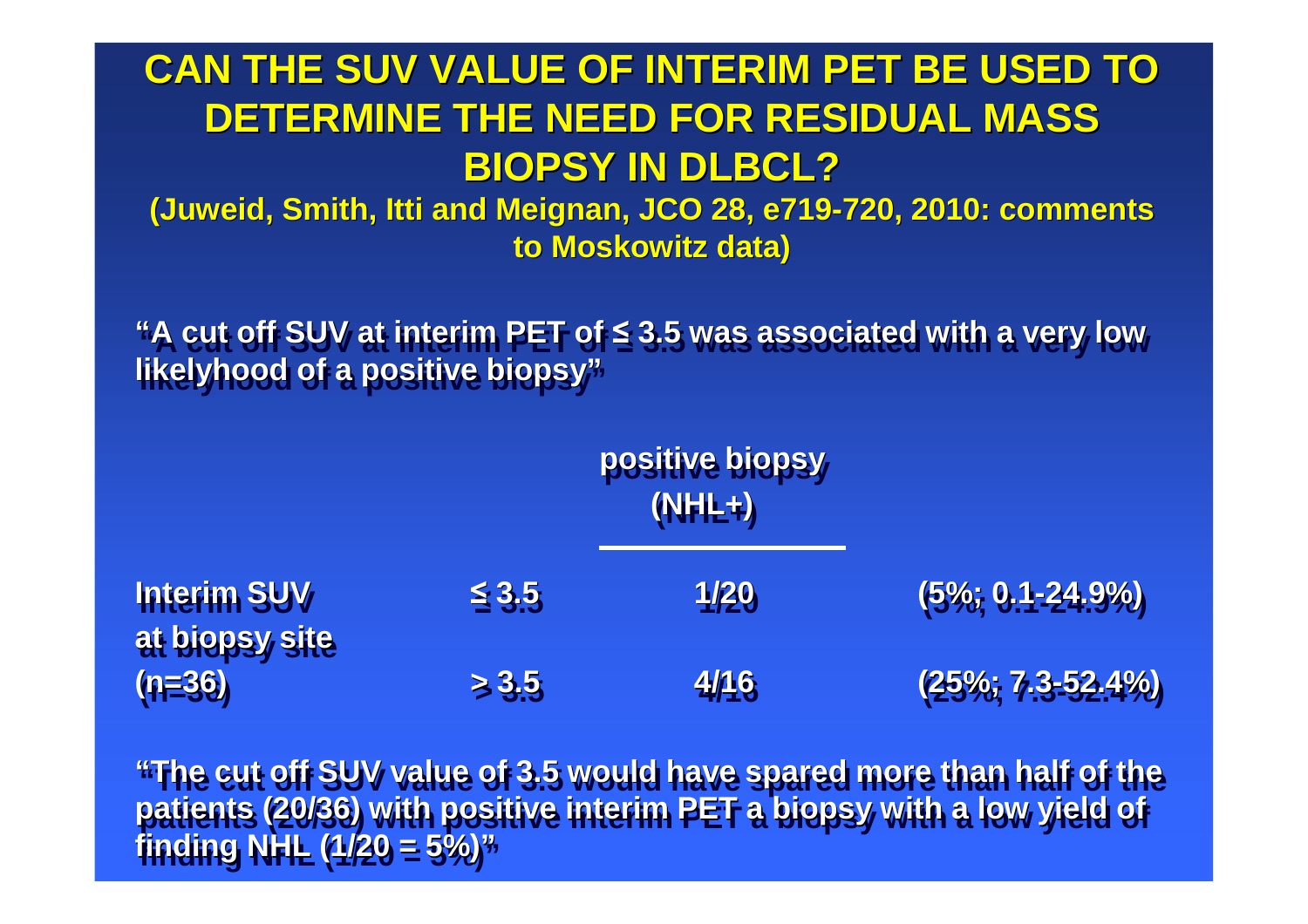## **CONCLUSIONS**

**1. The PET/CT scan at the end of 1. The PET/CT scan at the end of treatment is – so far – the most treatment is –powerful predictor of outcomepowerful predictor of outcome so far –the most** 

**2. Interim scanning has not been shown 2. Interim scanning has not been shown to improve survival and thus should be to improve survival and thus should be restricted to clinical trials!restricted to clinical trials!**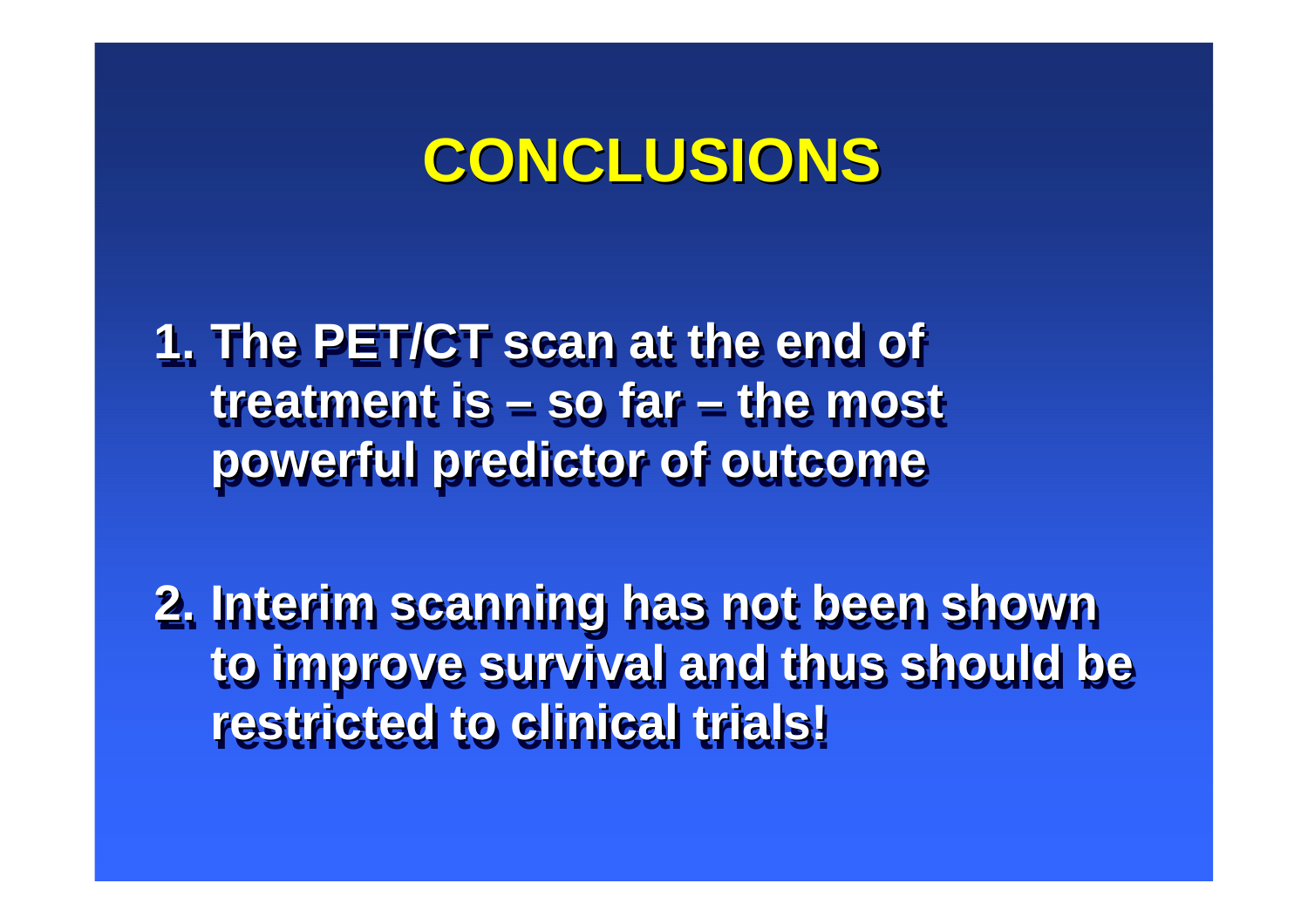

**NB: - 3 week interval chemo → PET no hematopoietic growth factors- SUV based interim PET assessment NB: 3 week interval chemo → PET no hematopoietic growth factors-SUV based interim PET assessment**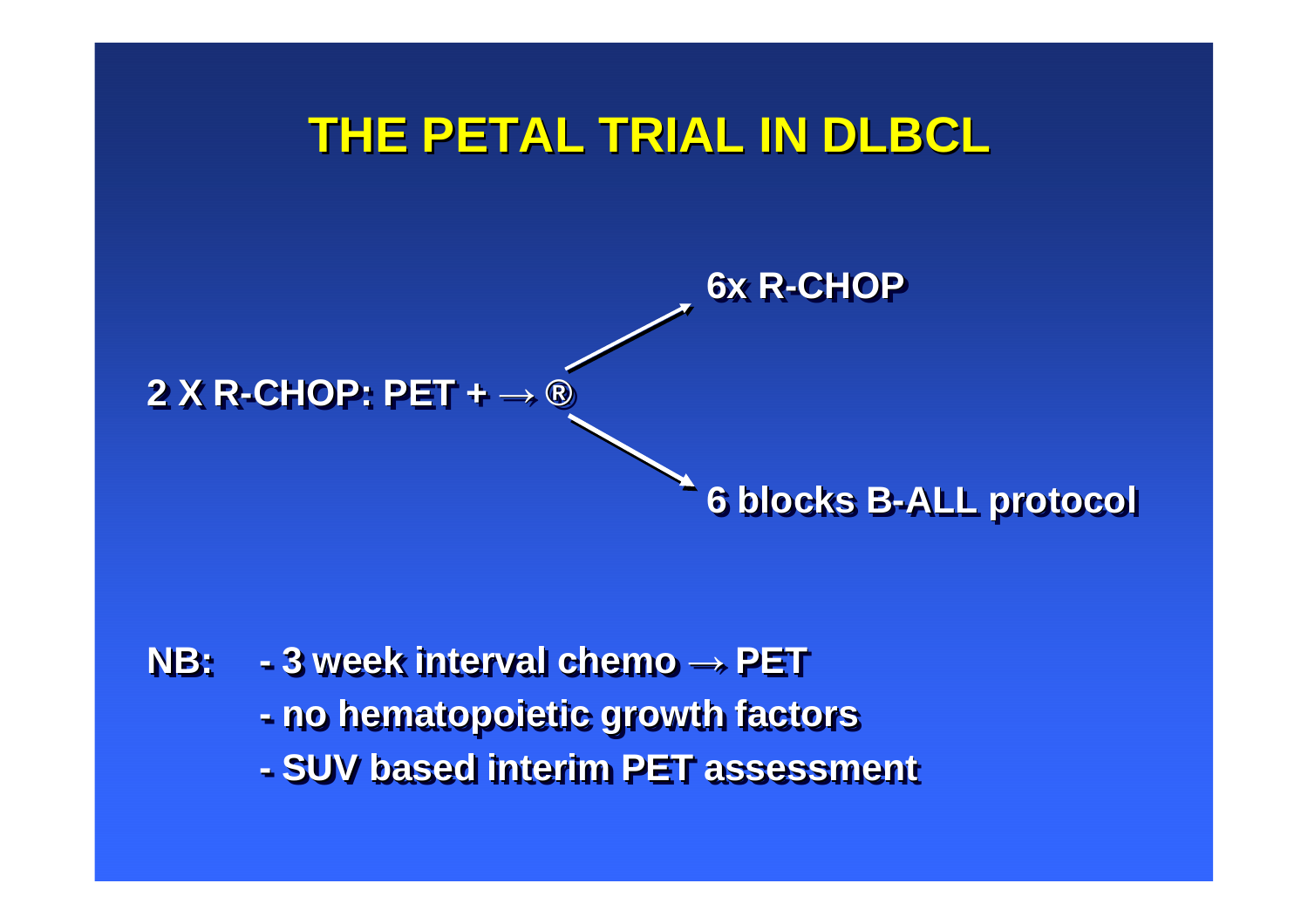# **ANSWERS TO QUESTIONS FROM OUR CHAIRMAN …**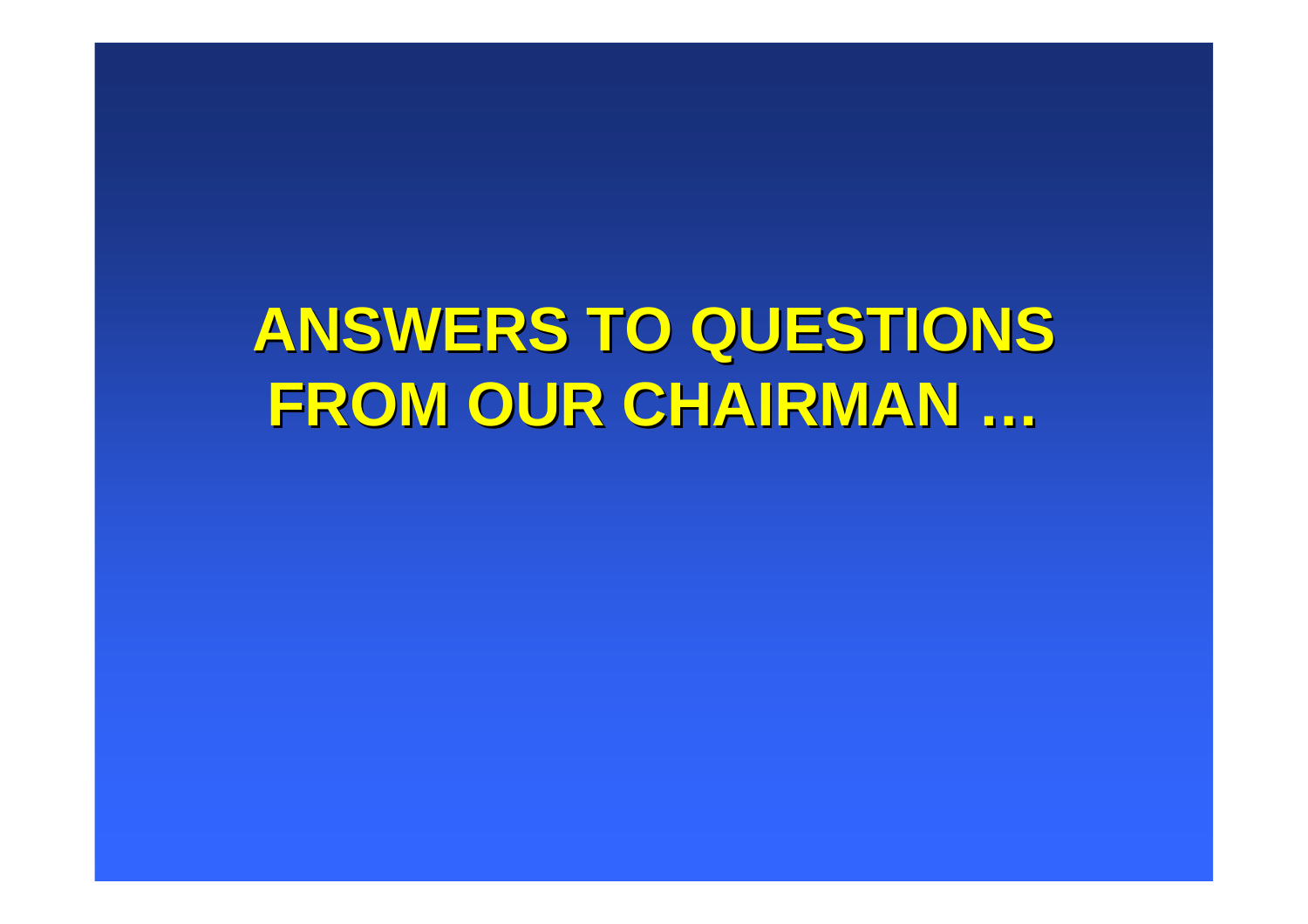**Q1: Is there any evidence that early Q1: Is there any evidence that early PET has a prognostic role in PET has a prognostic role in DLBCL?DLBCL?**

**A1: Yes, there is "any evidence" -A1: Yes, there is "any evidence"needs confirmation in large trials needs confirmation in large trials**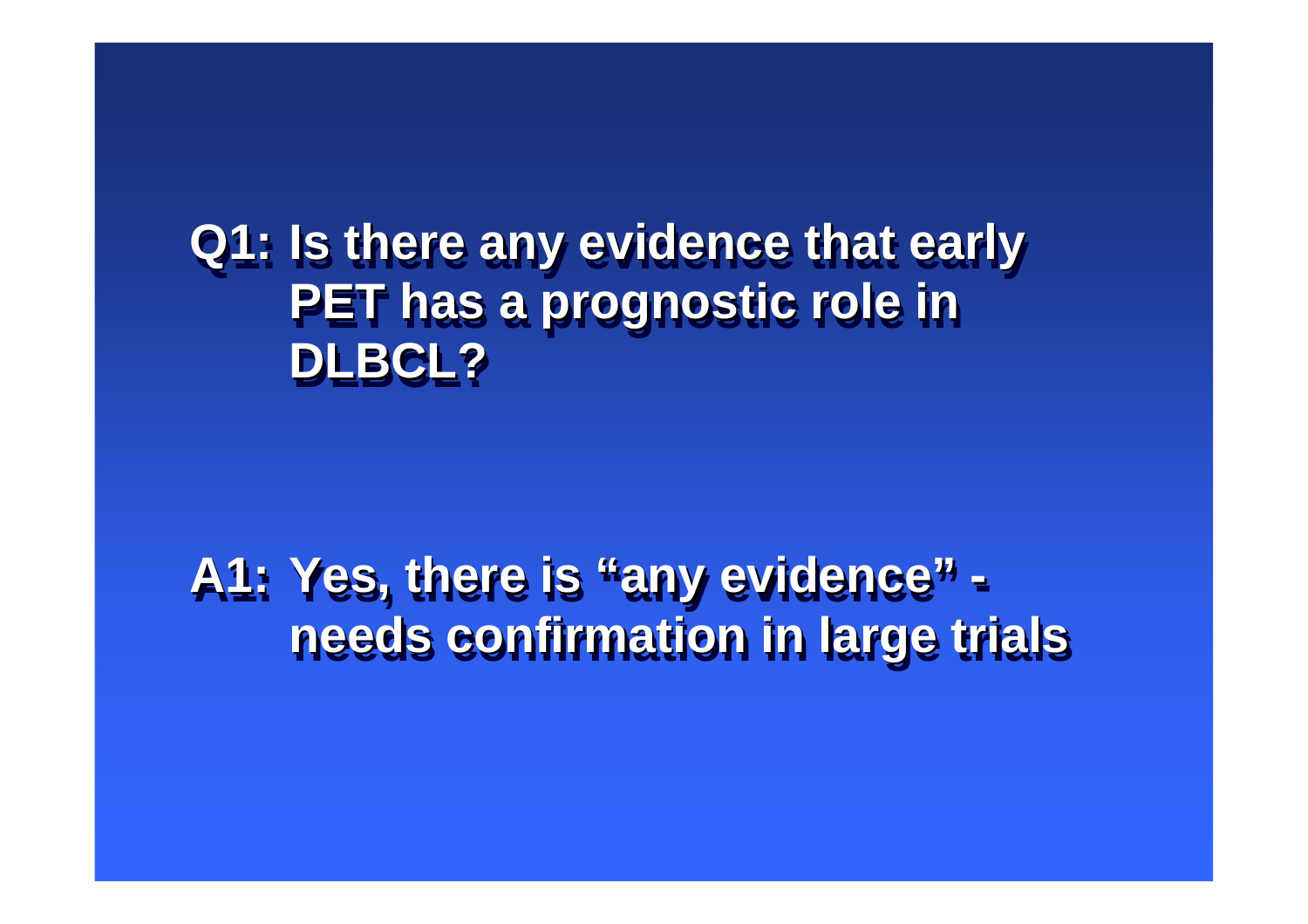**Q2: Should we report early interim PET Q2: Should we report early interim PET in DLBCL qualitatively or in DLBCL qualitatively or quantitatively?quantitatively?**

**A2: Most probably quantitatively –A2: Most probably quantitatively ∆ SUV max … Need more data – ∆ SUV max …Need more data**

**NB: majority of interim PET(+) pts are NB: majority of interim PET(+) pts are primarily refractory (IVS)primarily refractory (IVS)**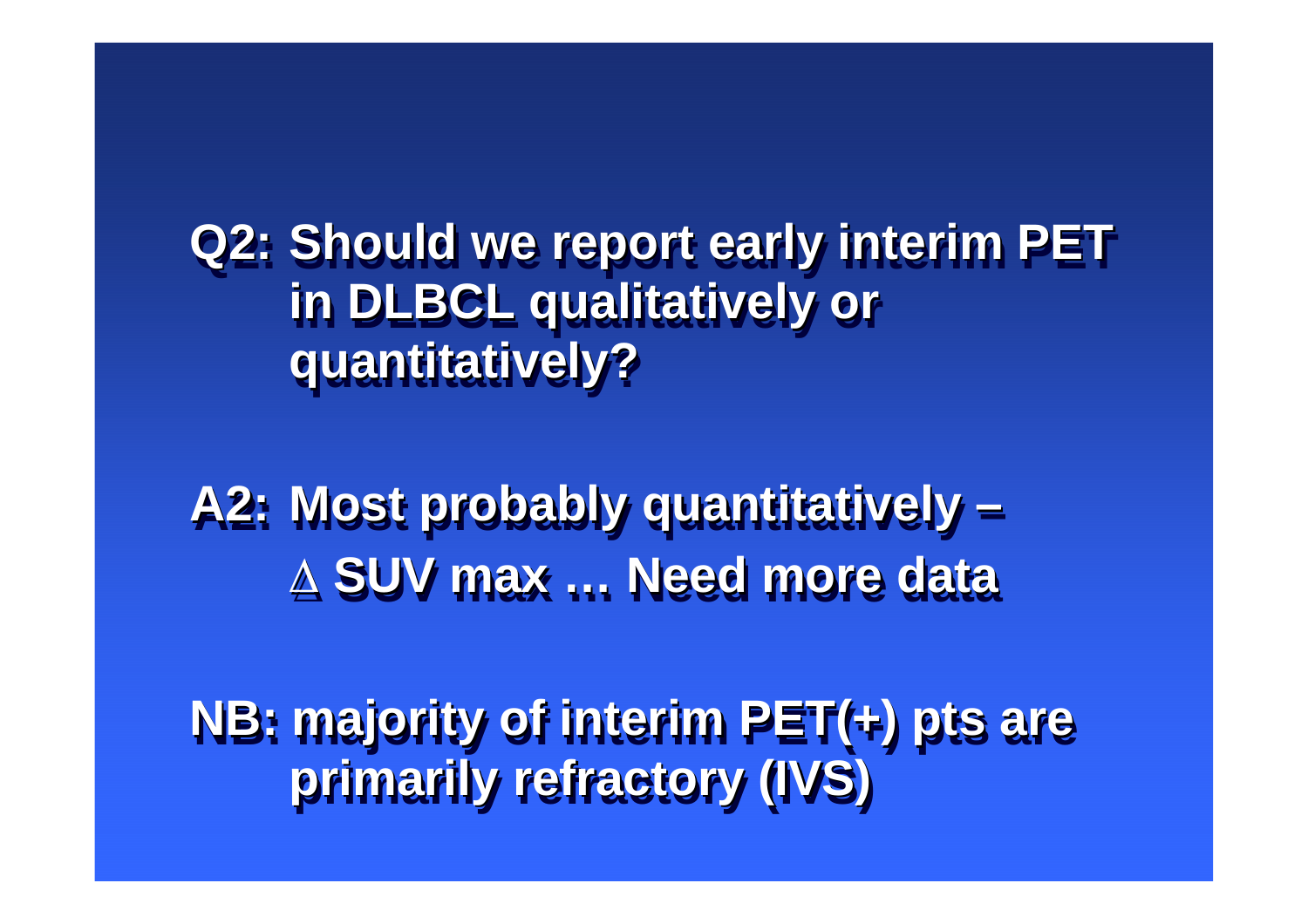**Q3: Is histological confirmation the Q3: Is histological confirmation the "gold" standard reference for "gold" standard reference for patients with mid-treatment patients with mid-treatment positive PET? (e.g. after 4 cycles ) positive PET? (e.g. after 4 cycles )**

**A3: According to Itti et al. (2009) and A3: According to Itti et al. (2009) and Casasnovas (2011) – based on SUV Casasnovas (2011) analysis – probably not …. analysis or: not below a certain SUV value …. (Moskowitz, 2010)…. (Moskowitz, 2010)– based on SUV – probably not ….or: not below a certain SUV value**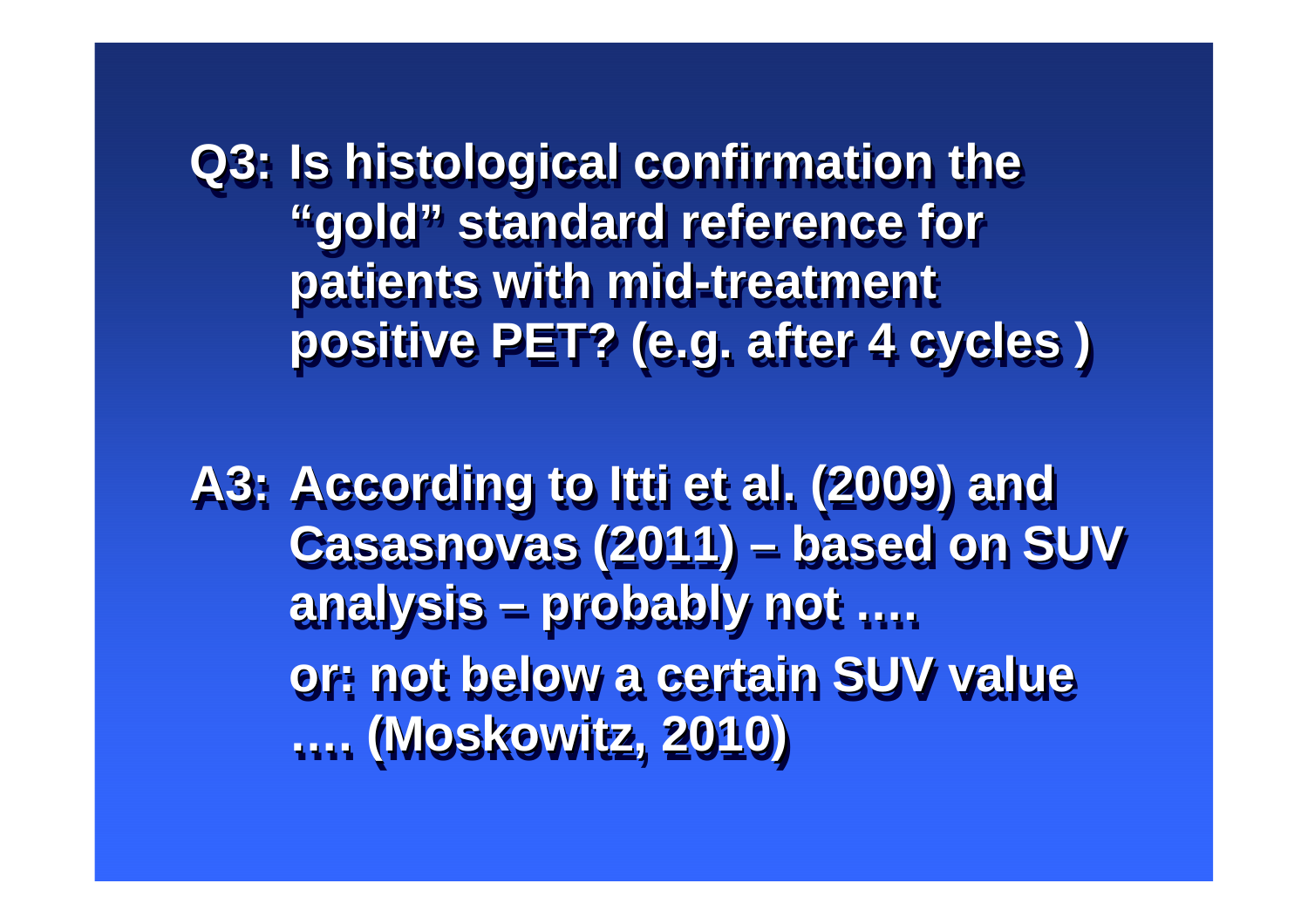### **Q4:Is interim PET feasible in Q4:Is interim PET feasible in multicenter clinical trials?multicenter clinical trials?**

**A4: Yes!A4:Yes!**